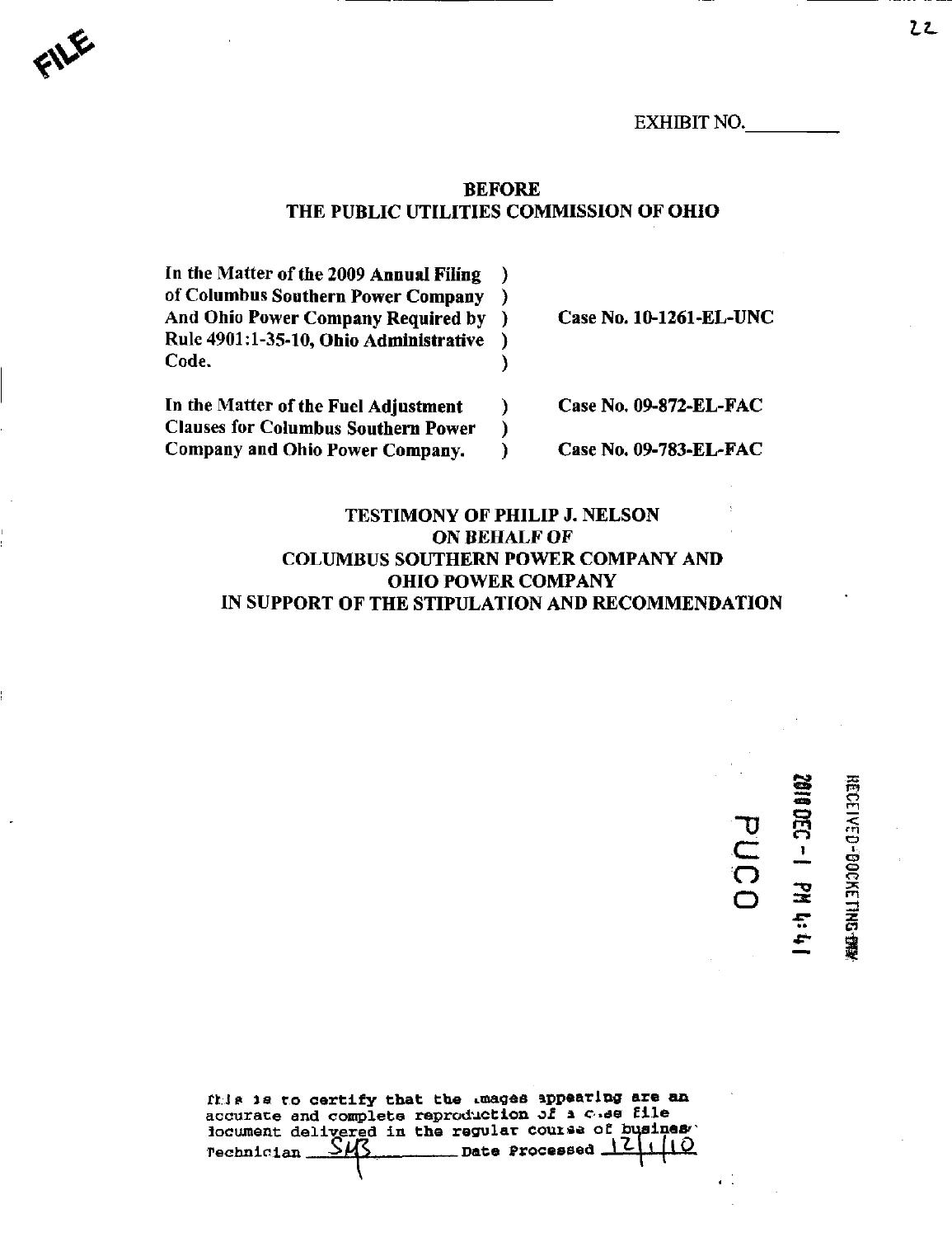| 1<br>2<br>3<br>4<br>5<br>6<br>7<br>8<br>9<br>10<br>11 |    | <b>BEFORE</b><br>THE PUBLIC UTILITIES COMMISSION OF OHIO<br><b>TESTIMONY OF</b><br><b>PHILIP J. NELSON</b><br><b>ON BEHALF OF</b><br><b>COLUMBUS SOUTHERN POWER COMPANY AND</b><br><b>OHIO POWER COMPANY</b><br><b>CASE NO. 10-1261-EL-UNC</b><br><b>CASE NO. 09-872-EL-FAC</b><br><b>CASE NO. 09-873-EL-FAC</b><br><b>PERSONAL DATA</b> |
|-------------------------------------------------------|----|------------------------------------------------------------------------------------------------------------------------------------------------------------------------------------------------------------------------------------------------------------------------------------------------------------------------------------------|
| 12<br>13                                              | Q. | PLEASE STATE YOUR NAME AND BUSINESS ADDRESS.                                                                                                                                                                                                                                                                                             |
|                                                       |    |                                                                                                                                                                                                                                                                                                                                          |
| 14                                                    | A. | My name is Philip J. Nelson. My business address is 1 Riverside Plaza, Columbus,                                                                                                                                                                                                                                                         |
| 15                                                    |    | Ohio 43215.                                                                                                                                                                                                                                                                                                                              |
| 16                                                    | Q. | PLEASE INDICATE BY WHOM YOU ARE EMPLOYED AND IN WHAT                                                                                                                                                                                                                                                                                     |
| 17                                                    |    | CAPACITY.                                                                                                                                                                                                                                                                                                                                |
| 18                                                    | A. | 1 am employed as Managing Director of Regulatory, Pricing and Analysis in the                                                                                                                                                                                                                                                            |
| 19                                                    |    | Regulatory Services Department of American Electric Power Service Corporation                                                                                                                                                                                                                                                            |
| 20                                                    |    | (AEPSC), a wholly owned subsidiary of American Electric Power Company, Inc.                                                                                                                                                                                                                                                              |
| 21                                                    |    | (AEP). AEP is the parent company of Columbus Southern Power Company (CSP)                                                                                                                                                                                                                                                                |
| 22                                                    |    | and Ohio Power Company (OPCo), referred to collectively as AEP Ohio, or the                                                                                                                                                                                                                                                              |
| 23                                                    |    | Companies.                                                                                                                                                                                                                                                                                                                               |
| 24                                                    |    | <b>BUSINESS EXPERIENCE</b>                                                                                                                                                                                                                                                                                                               |
| 25                                                    | Q. | PLEASE BRIEFLY DESCRIBE YOUR EDUCATIONAL BACKGROUND                                                                                                                                                                                                                                                                                      |
| 26                                                    |    | AND BUSINESS EXPERIENCE.                                                                                                                                                                                                                                                                                                                 |
| 27                                                    | A. | I graduated from West Liberty University in 1979 receiving a Bachelor of Science                                                                                                                                                                                                                                                         |
| 28                                                    |    | Degree in Business Administration, majoring in accounting. In 1979, I was employed                                                                                                                                                                                                                                                       |
|                                                       |    |                                                                                                                                                                                                                                                                                                                                          |

 $\mathbf{I}$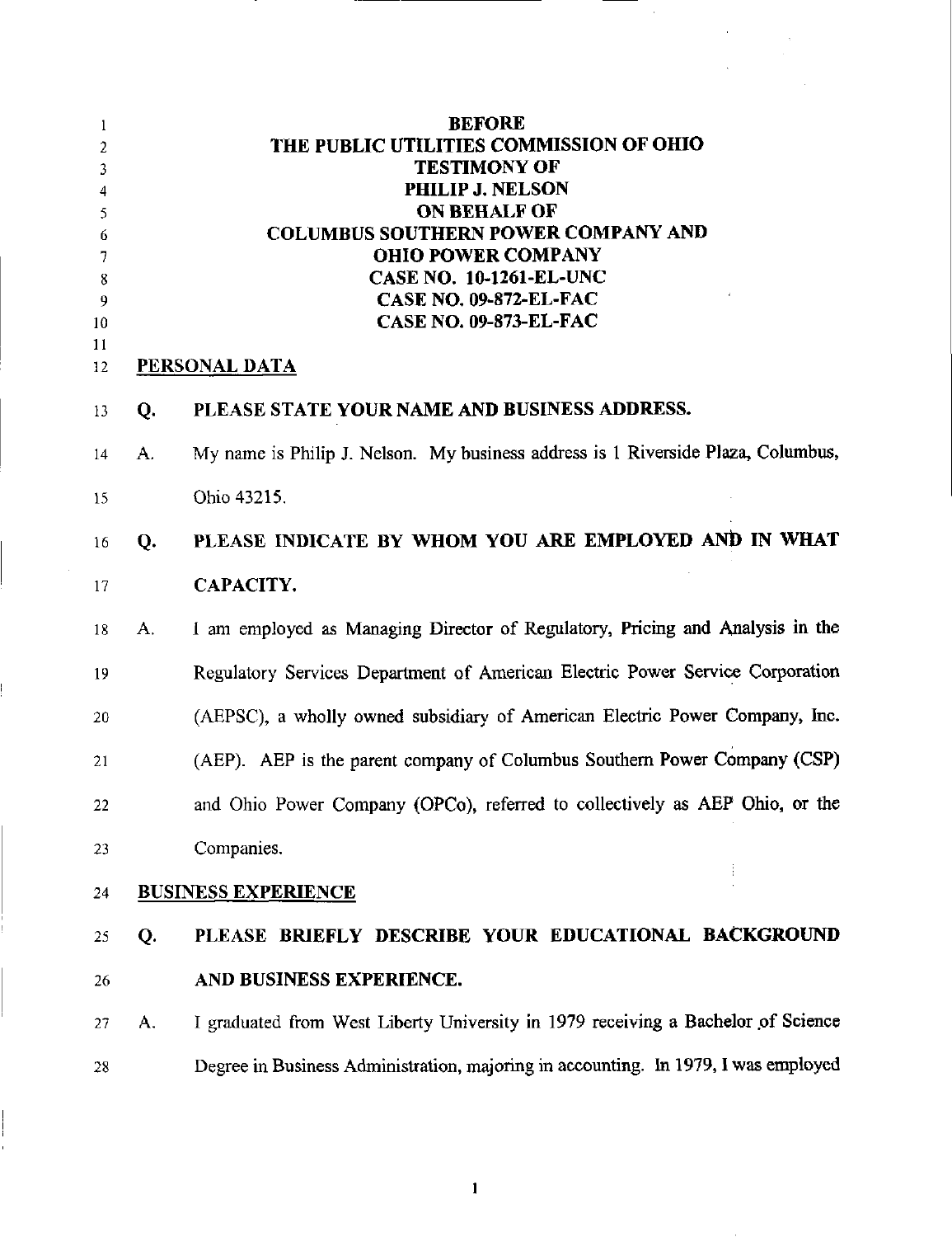1 by Wheeling Power Company, an affiliate of AEP, in the Managerial Department. At 2 Wheeling Power, I was responsible for rate filings with the Public Service 3 Commission of West Virginia (PSC), for resolving customer complaints made to the 4 PSC, as well as for preparation of the Company's operating budgets and capital 5 forecasts. In 1996 I transferred to the AEP-West Virginia State Office in Charleston, 6 West Virginia as a senior rate analyst. In 1997 I transferred to AEPSC as a senior 7 rate consultant in the Energy Pricing and Regulatory Services Department, with my 8 primary responsibility being the oversight of OPCo's and CSP's Electric Fuel 9 Component (EFC) filings. In 1999 I transferred to the Financial Planning Section of 10 the Corporate Planning and Budgeting Department where I helped prepare AEP 11 financial forecasts. I held various positions in the Corporate Planning and Budgeting 12 Department until my transfer to Regulatory Services in Febmary, 2010.

## 13 Q. WHAT ARE YOUR RESPONSIBILITIES AS MANAGING DIRECTOR OF,

## 14 PRICING AND ANALYSIS?

15 A. My department supports regulatory filings across the AEP system in the areas of cost of 16 service, rate design, cost recovery trackers and tariff administration. It also provides 17 expert witness testimony on the west power pool as well as technical advice and 18 support for west power settlements and performs financial analysis relating to AEP's 19 generation fleet.

## 20 Q. HAVE YOU EVER SUBMITTED TESTIMONY AS A WITNESS BEFORE A 21 REGULATORY COMMISSION?

 $\overline{2}$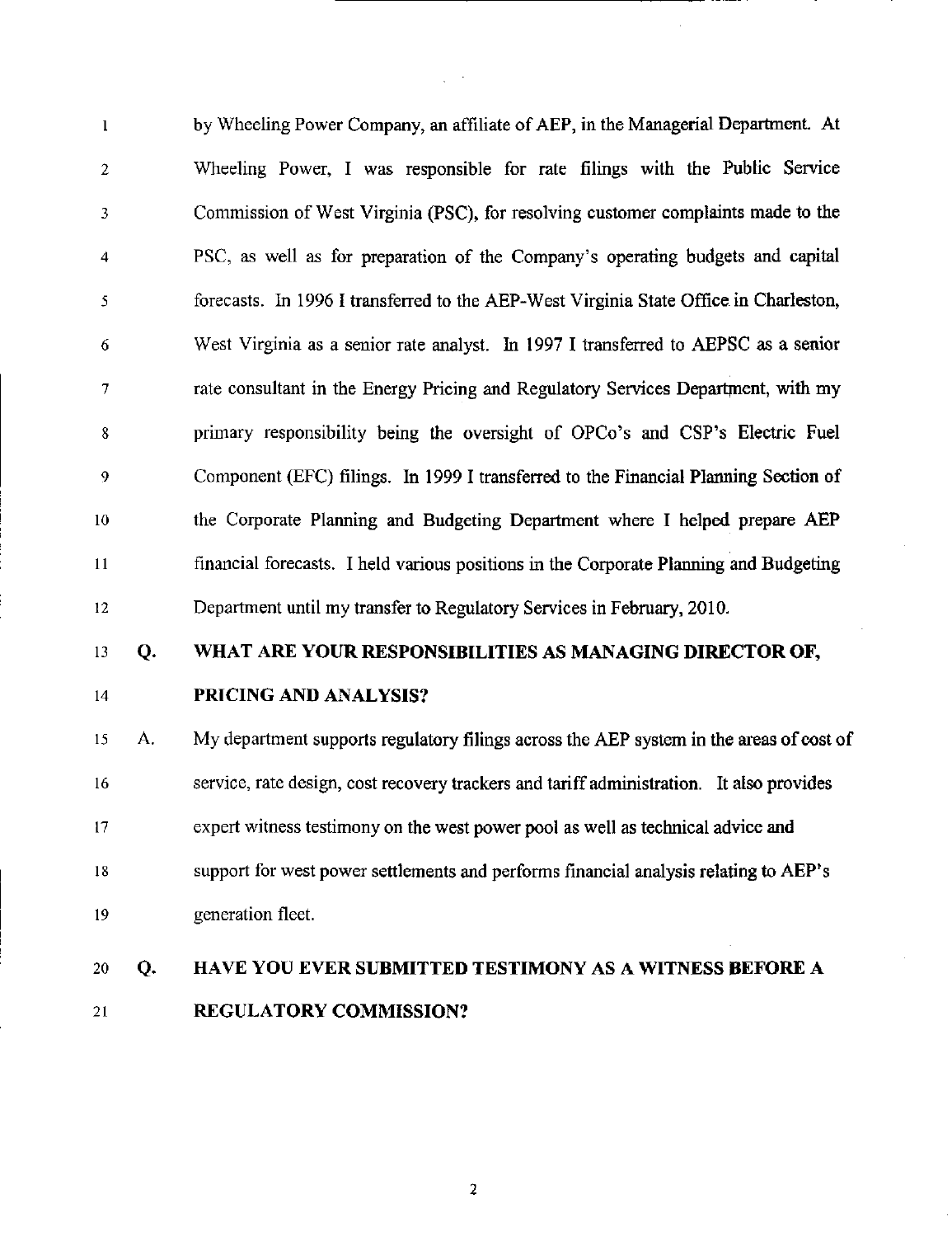1 A. Yes. I have testified before the Virginia State Corporation Commission and the Public 2 Service Commission of West Virginia on behalf of Appalachian Power, before the 3 Public Service Commission of West Virginia on behalf of Wheeling Power, before the 4 Indiana Utility Regulatory Commission on behalf of Indiana Michigan Power Company 5 and before the Public Utilities Commission of Ohio (Commission) on behalf of CSP 6 and OPCo

## 7 PURPOSE OF TESTIMONY

#### WHAT IS THE PURPOSE OF YOUR TESTIMONY? 8 Q.

The purpose of my testimony is to describe and support the Stipulation and Recommendation (Stipulation) entered into by AEP Ohio and several parties to resolve the issues in these cases. The Signatory Parties recommend that the Commission approve the Stipulation and issue its Opinion and Order in accordance with the recommendations made in the Stipulation. This testimony demonstrates that: (1) the Stipulation is a product of serious bargaining among capable, knowledgeable parties; (2) the Stipulation does not violate any important regulatory principle or practice; and (3) the Stipulation, as a whole, will benefit customers and the public interest. 9 10 11 12 13 14 15 16 17 A.

## 18 Q, WHAT PROCEEDINGS DOES THE STIPULATION AND 19 RECOMMENDATION RESOLVE?

20 A. The Stipulation resolves the issues in three proceedings: the 2009 Significantly 21 Excessive Eamings Test proceeding for both Companies, Case No. 10-1261-EL-UNC 22 (SEET Case); and the 2009 Fuel Adjustment Clause Management Audit proceeding

 $\overline{\mathbf{3}}$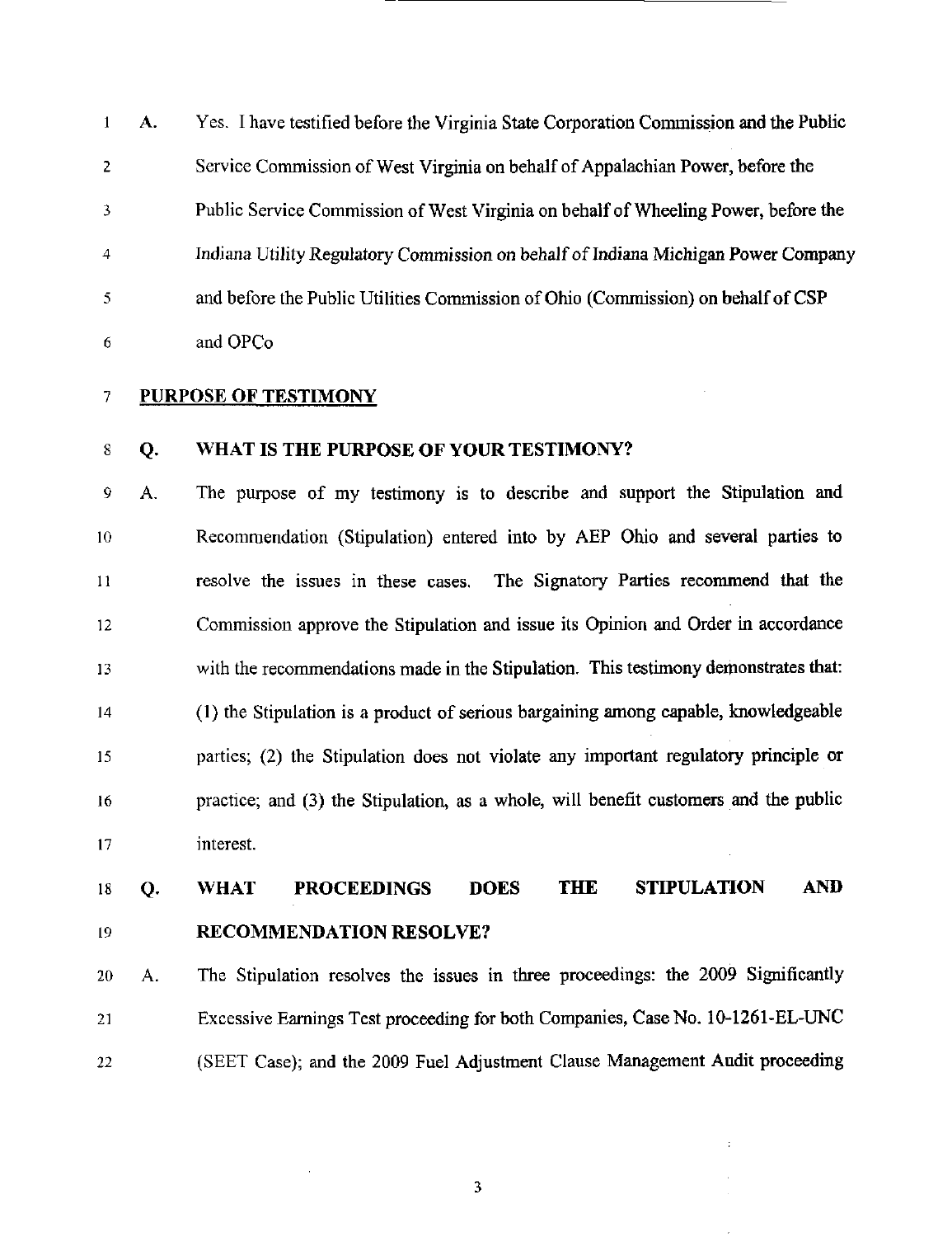1 for both Companies, Case Nos. 09-0872-EL-FAC and 09-0873-BL-FAC (FAC 2 Cases).

## 3 Q. WHAT ARE YOUR QUALIFICATIONS TO ADDRESS THE ISSUES THAT 4 ARE BEING RESOLVED BY THE STIPULATION?

5 A. I submitted direct and rebuttal testimony in the 2009 FAC Audit Cases as the 6 Companies' policy witness. I also participated on behalf of the Companies in 7 connection with the negotiations and analysis ofthe SEET issues. I have also helped 8 prepare the Ohio merger filing, Case Number 10-2376-EL-UNC, and am familiar 9 with the issues in that case. In short, I understand the financial imptications of the 10 issues being resolved in the Stipulation and am famitiar with the major regulatory 11 issues presently faced by AEP Ohio.

## 12 Q. WHAT ARE THE MAJOR PROVISIONS OF THE STIPULATION?

13 A. The major provisions of the Stipulation address AEP Ohio's commitment regarding 14 2011 rates; capital requirements of Ohio investment commitments; pending fuel 15 adjustment clause cases; proposed merger of CSP and OPCo; the application of the 16 SEET to CSP and OPCo; and miscellaneous terms and commitments.

## 17 AEP OHIO COMMITMENT REGARDING 2011 RATES

### 18 Q. WHAT ARE THE MAIN PROVISIONS IN SECTION IV OF THE

## 19 STIPULATION REGARDING 2011 RATES?

20 A. In order to convey value in difficult economic times, CSP agrees that the

- 21 Commission-authorized 6% rate cap for CSP for 2011 will be reduced to 0%. CSP
- 22 also agrees to utilize the same FAC deferral mechanism approved in Case No. 08-
- 23 917-EL-SSO, the Electric Security Plan Case (ESP Case) to maintain the new,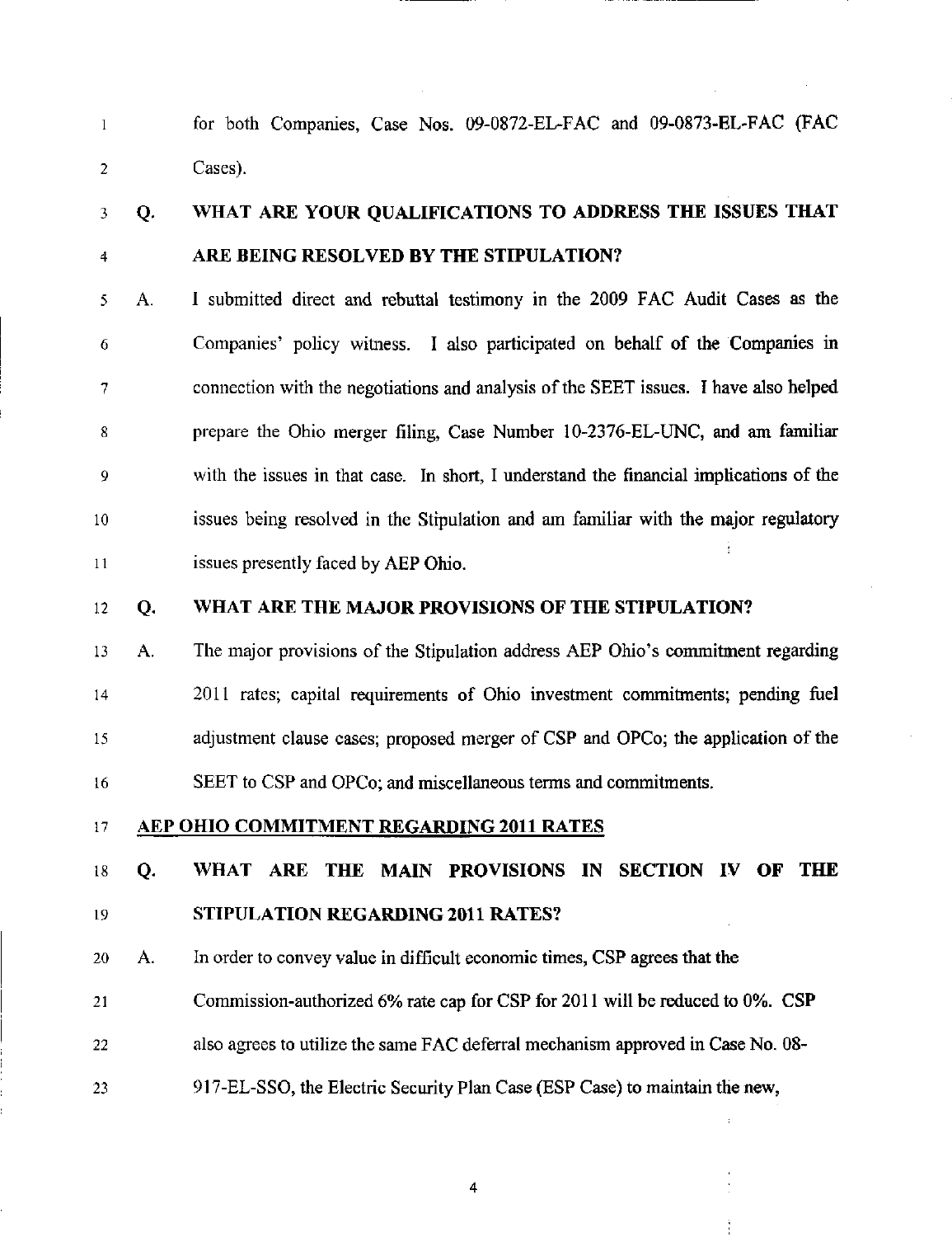1 reduced, rate cap, except that CSP agrees to volimtarily forego recovery of carrying 2 charges that would otherwise apply to additional deferrals created in 2011. Rates 3 subject to the cap will change in accordance with CSP's ESP, however, the FAC rate 4 will be adjusted to maintain the reduced 0% cap for 2011. Rates not subject to the 5 original ESP rate cap remain eligible for increase. Subsequent recovery of all 6 unamortized FAC deferral balance is addressed in Paragraph VL3 ofthe Stipulation. 7 CSP also agrees to prospectively forego \$18 million in carrying charges 8 relating to 2010 environmental investment, as provided in this paragraph. Fust, CSP 9 agrees to forego its filing authorized under its current Electric Security Plan to 10 increase the Environmental Investment Carrying Cost Rider (EICCR), that would 11 otherwise be filed in the first quarter of 2011 and relate to 2010 environmental 12 investment. Second, to the extent that the projected revenue requirements that would 13 have been presented in CSP's 2011 EICCR filing is less than \$18 million, AEP Ohio 14 agrees to reduce the increase that would have otherwise been requested by OPCo in 15 its 2011 EICCR filing (relating to 2010 envirorunental investment) by the difference. 16 Q. HOW DOES THE REDUCTION OF CSP'S 2011 RATE CAP FROM 6% TO 17 0% BENEFIT CUSTOMERS? 18 A. CSP has the ability to raise rates in 2011 under the 6% rate cap established as part of 19 its ESP - subject to the cost-based need to raise rates for authorized rate components

20 that fall under the cap such as the EICCR or the Fuel Adjustment Clause (FAC). For 21 example, subject to such cost increases being pmdently incurred and authorized for 22 recovery in 2011, CSP would have been able to raise rates up to approximately \$114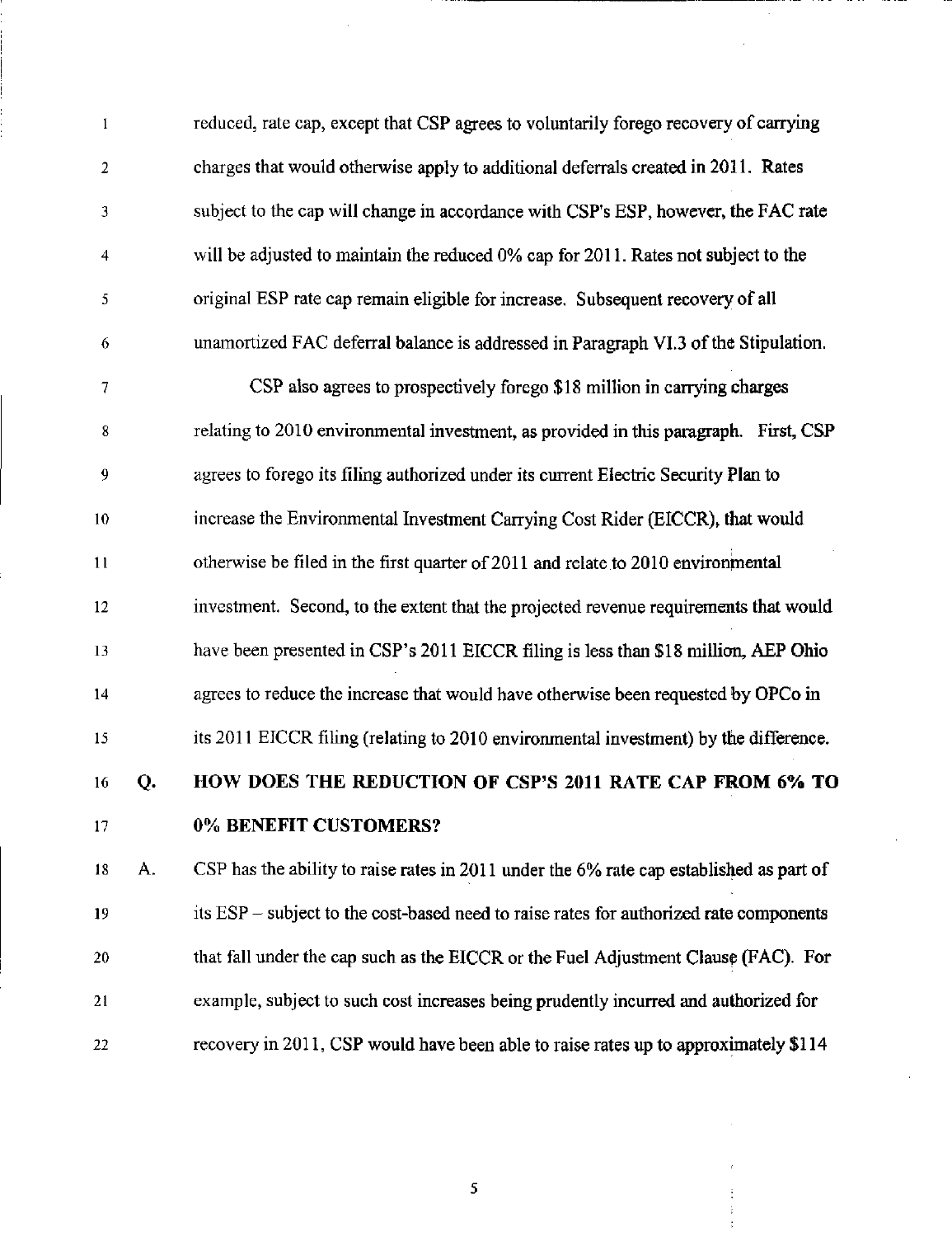1 million in 2011. That would equate to about \$78 in 2011 for a residential customer 2 using an average 1,000 kWh per month.

3 CSP is agreeing to forego carrying costs associated with any additional 4 deferrals beyond the amount on the Company's books at the end of 2010, which 5 conveys additional value to customers. For example, if the FAC balance is \$10 6 million at the end of 2010 and the 0% rate cap increases the deferral in 2011 to \$25 7 million only the beginning balance of \$10 million is subject to carrying costs. The 8 additional \$15 million created by the cap is exempted from such carrying costs. 9 Furthermore, if the 2010 deferred balance is reduced by operation ofthe Stipulation 10 or a reduction in fuel costs, carrying costs will apply to the reduced balance not the 11 year-end 2010 balance. That is, carrying costs will be applied to the lower ofthe 12 2010 balance or the actual balance.

# 13 Q. PLEASE ADDRESS THE ADDITIONAL COMMITMENT TO FOREGO 14 CARRYING CHARGES RELATING TO 2010 ENVIRONMENTAL 15 INVESTMENT,

16 A. This provision provides an additional \$18 million of benefit to customers, the bulk of 17 which relates to CSP's costs and would be conveyed to its customers and the 18 remaining portion would accrue to the benefit of OPCo customers. Specifically, as 19 shown in my Exhibit PJN-1, CSP's EICCR fihng in 2011 (relating to its 2010 20 environmental investment) saves customers an estimated \$15.6 million. These are 21 costs that, subject to Commission review as recently conducted in connection with the 22 Companies' 2009 envirorunental investment in Case No. 10-155-EL-RDR, would be 23 recovered through the EICCR that is authorized under CSP's existing ESP plan. The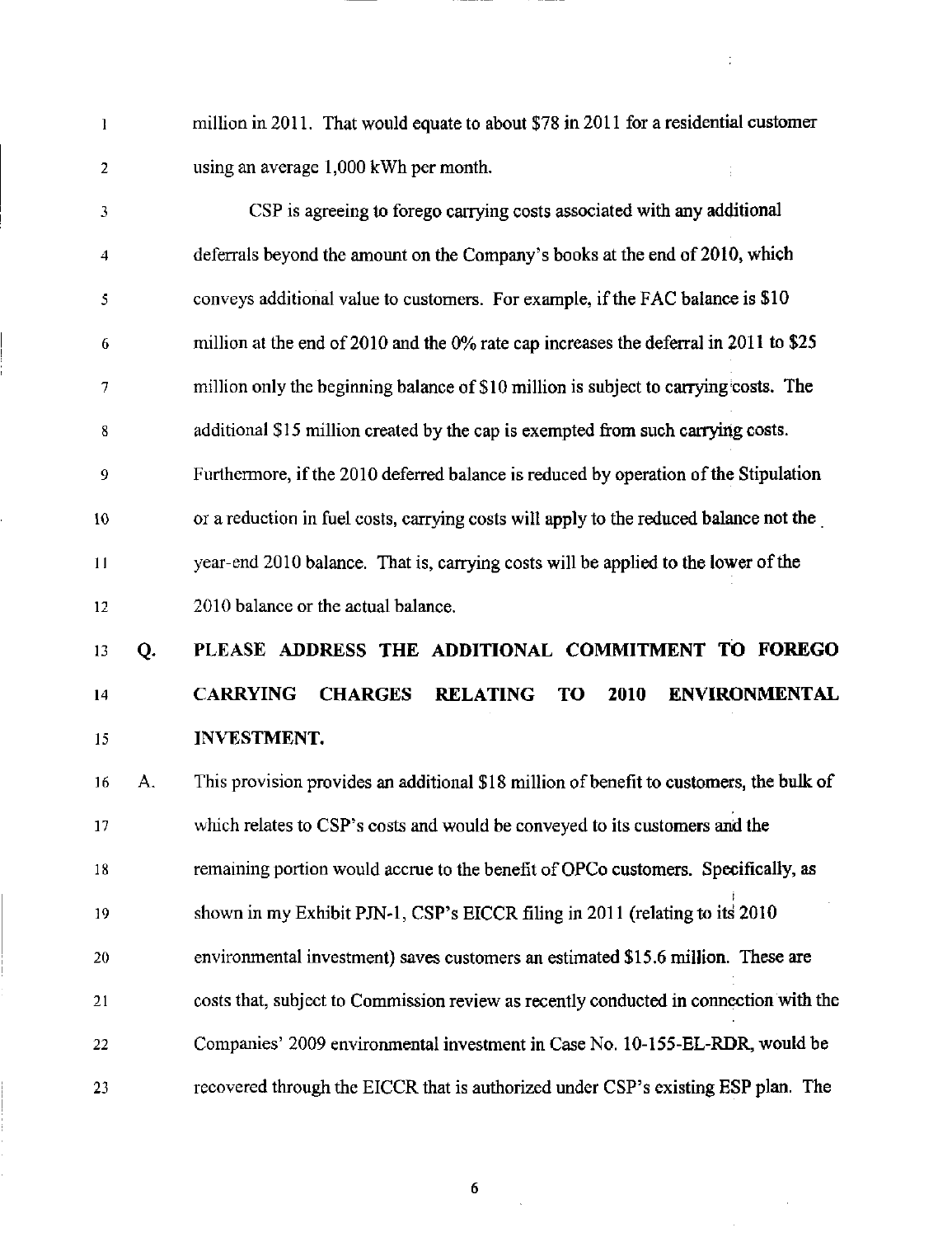| $\mathbf{1}$   |    | remainder of the \$18 million commitment will be reflected through an approximate        |  |  |  |
|----------------|----|------------------------------------------------------------------------------------------|--|--|--|
| $\overline{2}$ |    | \$2.4 million credit (thereby reducing the amount of rate increase that would otherwise  |  |  |  |
| 3              |    | be sought) in OPCo's EICCR filing in 2011 (relating to its 2010 environmental            |  |  |  |
| 4              |    | investment).                                                                             |  |  |  |
| 5              |    | <b>CAPITAL REQUIREMENTS OF OHIO INVESTMENT COMMITMENTS</b>                               |  |  |  |
| 6              | Q. | MAIN PROVISIONS IN SECTION<br>WHAT ARE THE<br><b>THE</b><br>V OF                         |  |  |  |
| 7              |    | STIPULATION REGARDING CAPITAL COMMITMENTS?                                               |  |  |  |
| 8              | А. | CSP has committed to make a \$20 million equity investment in the Turning Point          |  |  |  |
| 9              |    | solar project (Project), described in Companies witness Hamrock's rebuttal testimony     |  |  |  |
| 10             |    | filed in the SEET Case. Should the Project not go forward, CSP will undertake a          |  |  |  |
| 11             |    | similar commitment for another renewable energy generation project satisfactory to       |  |  |  |
| 12             |    | CSP and will make best efforts to create a comparable number of new jobs through an      |  |  |  |
| 13             |    | alternative renewable energy project investment - recognizing that the Project is a      |  |  |  |
| 14             |    | unique opportunity to attract manufacturing jobs to Ohio. The purpose and expected       |  |  |  |
| 15             |    | economic impact of the Turning Point project is to support economic development in       |  |  |  |
| 16             |    | Ohio, bringing approximately 300 new construction jobs and at least 300 new              |  |  |  |
| 17             |    | manufacturing-related jobs to the State.                                                 |  |  |  |
| 18             |    | The Companies plan to enter into a facility lease agreement with the developer           |  |  |  |
| 19             |    | of the Turning Point Project to operate the facility and, consequently, effectively will |  |  |  |
| 20             |    | own the capacity, energy and environmental attributes associated with the facility.      |  |  |  |
| 21             |    | CSP's commitment to equity ownership and operation of a renewable energy                 |  |  |  |
| 22             |    | generation project, in conjunction with the capacity lease agreement entered into by     |  |  |  |
| 23             |    | CSP and OPCo, will entitle them to the energy output of the facility and associated      |  |  |  |
|                |    | ł.                                                                                       |  |  |  |
|                |    | 7                                                                                        |  |  |  |
|                |    |                                                                                          |  |  |  |

 $\mathcal{L}_{\text{max}}$  , where  $\mathcal{L}_{\text{max}}$ 

 $\frac{1}{2} \sum_{i=1}^{n} \frac{1}{2} \sum_{j=1}^{n} \frac{1}{2} \sum_{j=1}^{n} \frac{1}{2} \sum_{j=1}^{n} \frac{1}{2} \sum_{j=1}^{n} \frac{1}{2} \sum_{j=1}^{n} \frac{1}{2} \sum_{j=1}^{n} \frac{1}{2} \sum_{j=1}^{n} \frac{1}{2} \sum_{j=1}^{n} \frac{1}{2} \sum_{j=1}^{n} \frac{1}{2} \sum_{j=1}^{n} \frac{1}{2} \sum_{j=1}^{n} \frac{1}{2} \sum_{j=1}^{n$ 

 $\sim 40$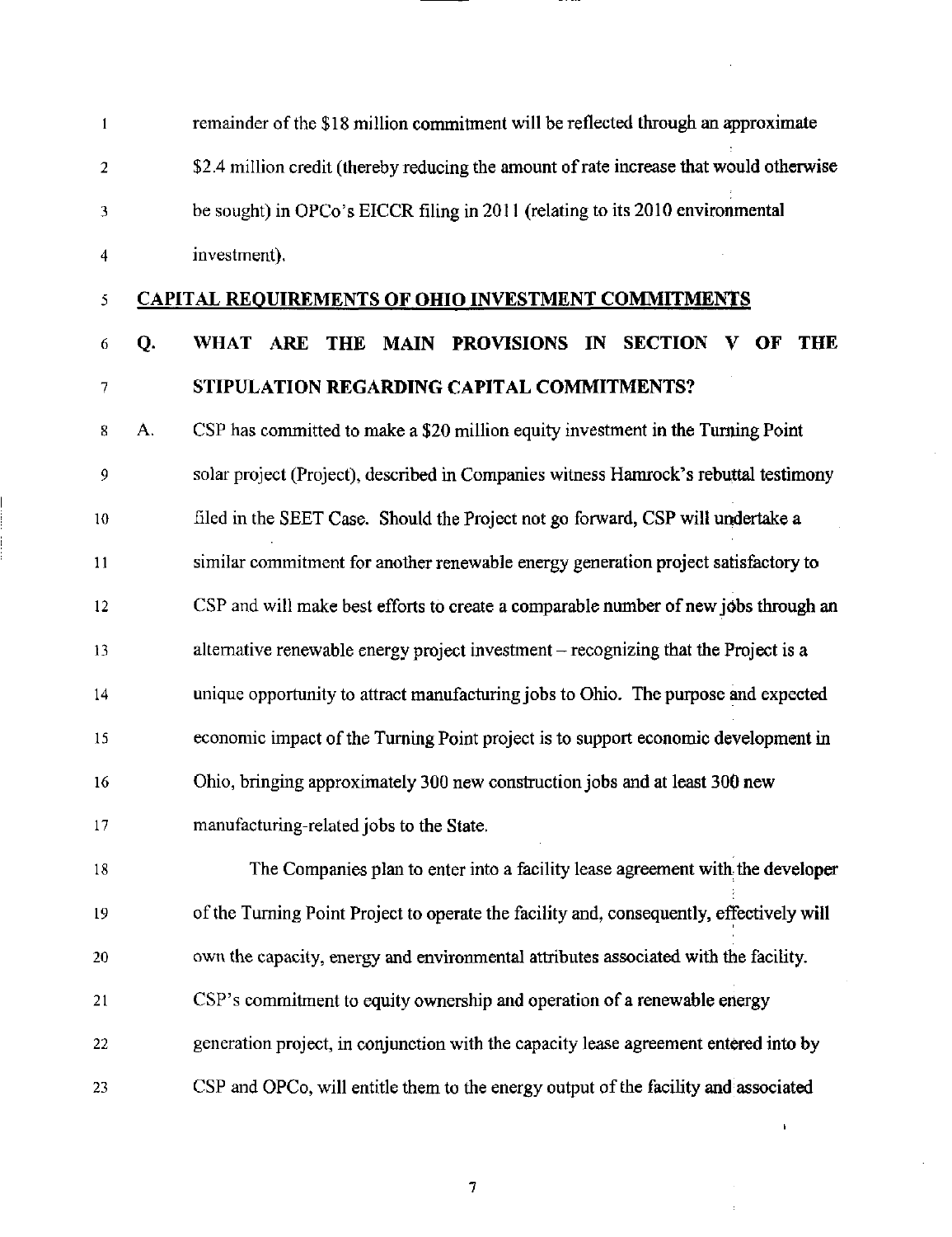| $\mathbf{1}$            |    | renewable energy credits (RECs). The Companies will apply RECs associated with          |  |  |
|-------------------------|----|-----------------------------------------------------------------------------------------|--|--|
| $\mathbf{2}$            |    | energy received toward compliance with the Ohio solar benchmark under Section           |  |  |
| 3                       |    | 4928.64, Revised Code. The Companies reserve the right to sell any of the excess        |  |  |
| $\overline{\mathbf{4}}$ |    | RECs associated with the Turning Point project above those needed for compliance        |  |  |
| 5                       |    | with the solar benchmark under Section 4928.64, Revised Code, and have committed        |  |  |
| 6                       |    | that the proceeds from any such sales will be credited against compliance costs for the |  |  |
| 7                       |    | benefit of their customers.                                                             |  |  |
| $\bf 8$                 |    | CSP also agrees to commit \$25 million additional investment in distribution            |  |  |
| 9                       |    | infrastructure, to be allocated between gridSMART® metering technologies and            |  |  |
| 10                      |    | customer facility infrastructure (customer-serving infrastructure improvements on the   |  |  |
| 11                      |    | Company's side of the meter), as determined by CSP and the Staff.                       |  |  |
| 12                      |    | The Signatory Parties recommend the Commission find that, with CSP's                    |  |  |
| 13                      |    | additional capital investments of \$45 million the Stipulation provides for, there are  |  |  |
| 14                      |    | substantial capital requirements associated with future committed investments in        |  |  |
| 15                      |    | Ohio, for purposes of Section 4928.143(F), Revised Code; and that CSP's 2009            |  |  |
| 16                      |    | earnings are not significantly excessive, when considered in light of the capital       |  |  |
| 17                      |    | requirements associated with CSP's commitments for future investments in Ohio.          |  |  |
| 18                      |    | PENDING FUEL ADJUSTMENT CLAUSE CASES                                                    |  |  |
| 19                      | Q. | WHAT ARE THE MAIN PROVISIONS IN SECTION<br>VI OF THE                                    |  |  |
| 20                      |    | STIPULATION?                                                                            |  |  |
| 21                      | A. | The Stipulation also resolves all issues pending in the FAC Cases that have already     |  |  |
| 22                      |    | been addressed in testimony, examined during an evidentiary hearing, and briefed, in    |  |  |
|                         |    |                                                                                         |  |  |

 $\hat{\boldsymbol{\beta}}$ 

 $\overline{\mathbf{8}}$ 

 $\hat{\mathcal{A}}$ 

 $\ddot{\phantom{a}}$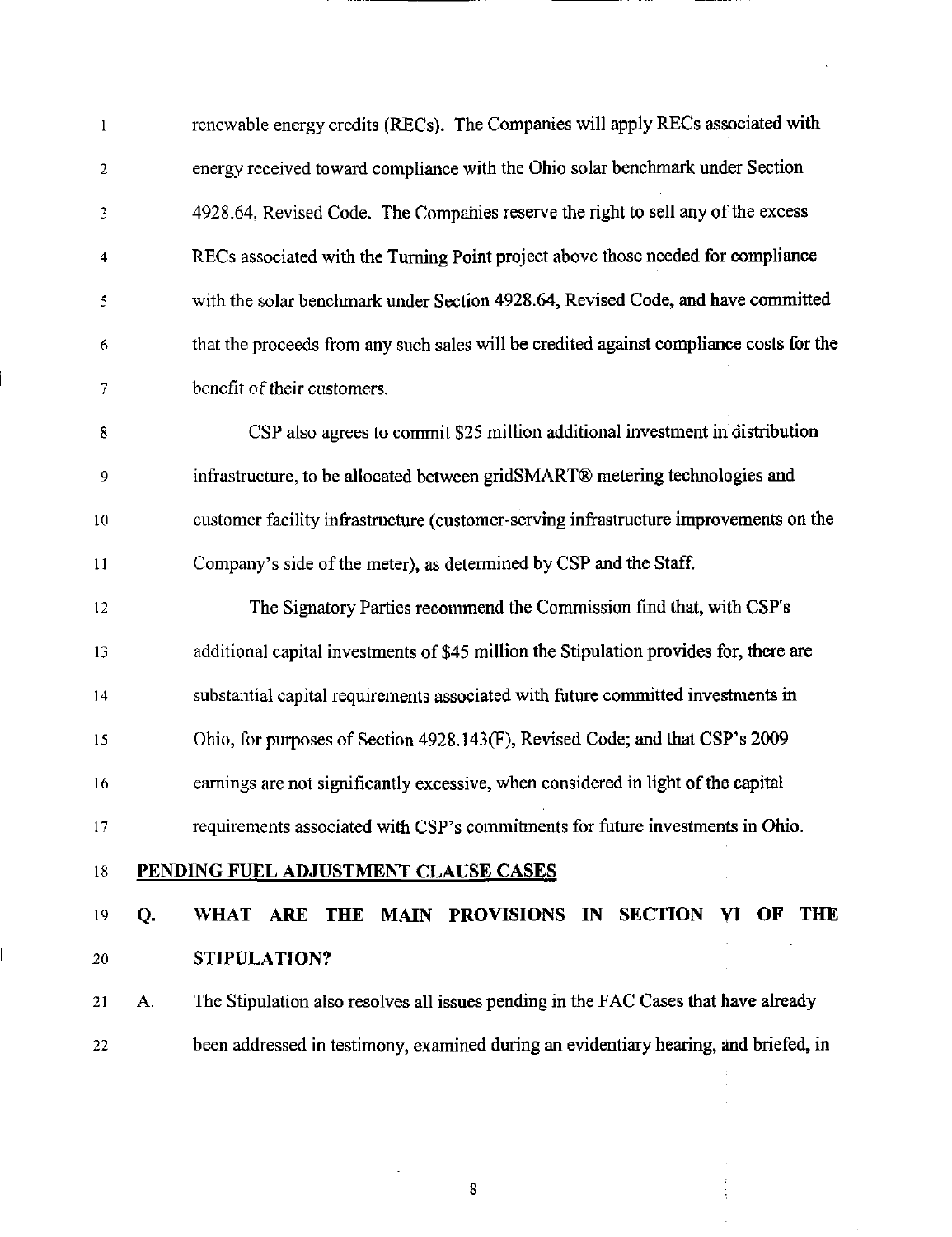| 1                |                                                                            | exchange for the sale of the coal reserve discussed extensively in the record in the                                                                                                      |  |  |
|------------------|----------------------------------------------------------------------------|-------------------------------------------------------------------------------------------------------------------------------------------------------------------------------------------|--|--|
| 2                |                                                                            | FAC Audit Cases (the name and location of which is confidential).                                                                                                                         |  |  |
| 3                | The Stipulation provides that the net gain will be distributed as follows: |                                                                                                                                                                                           |  |  |
| 4<br>5<br>6<br>7 |                                                                            | a. The first \$30.0 million of the net gain, if available, will be credited 100% to<br>all AEP Ohio ratepayers' benefit;                                                                  |  |  |
| 8<br>9<br>10     |                                                                            | b. The balance of the blended retail apportionment (65% of the total company<br>amount) of the remaining net proceeds will be shared between ratepayers<br>$(75%)$ and AEP Ohio $(25%)$ . |  |  |
| 11<br>12         |                                                                            | An example of how these provisions for sharing the sales proceeds will operate is                                                                                                         |  |  |
| 13               |                                                                            | provided as Attachment 1 to the Stipulation.                                                                                                                                              |  |  |
| 14               | Q.                                                                         | CAN YOU EXPLAIN THE EXAMPLE REFLECTED IN ATTACHMENT 1                                                                                                                                     |  |  |
| 15               |                                                                            | TO THE STIPULATION?                                                                                                                                                                       |  |  |
| 16               | A.                                                                         | Yes. The Signatory Parties agreed to use a net gain example of \$300 million, though                                                                                                      |  |  |
| 17               |                                                                            | that does not necessarily reflect the Companies' or any other Signatory Party's                                                                                                           |  |  |
| 18               |                                                                            | valuation of the coal reserve asset. While the Companies did not sponsor a current                                                                                                        |  |  |
| 19               |                                                                            | valuation of the coal reserve asset as part of its testimony in the FAC Cases, the \$300                                                                                                  |  |  |
| 20               |                                                                            | million net gain example reflected in Attachment 1 to the Stipulation does fall within                                                                                                    |  |  |
| 21               |                                                                            | the range of asset valuations reflected in the record in the FAC Cases. Another aspect                                                                                                    |  |  |
| 22               |                                                                            | of Paragraph VI.2.b and Attachment 1 is the 65% blended retail apportionment to be                                                                                                        |  |  |
| 23               |                                                                            | applied to the remaining net gain after deducting the up front \$30 million ratepayer                                                                                                     |  |  |
| 24               |                                                                            | portion and prior to allocating the 75% ratepayer share of any remainder. I                                                                                                               |  |  |
| 25               |                                                                            | calculated the 65% retail allocation on a 2009 energy basis blending CSP and OPCo,                                                                                                        |  |  |
| 26               |                                                                            | as a reasonable proxy for a post-merger retail allocator that could be specified in the                                                                                                   |  |  |
| 27               |                                                                            | Stipulation.                                                                                                                                                                              |  |  |

 $\overline{9}$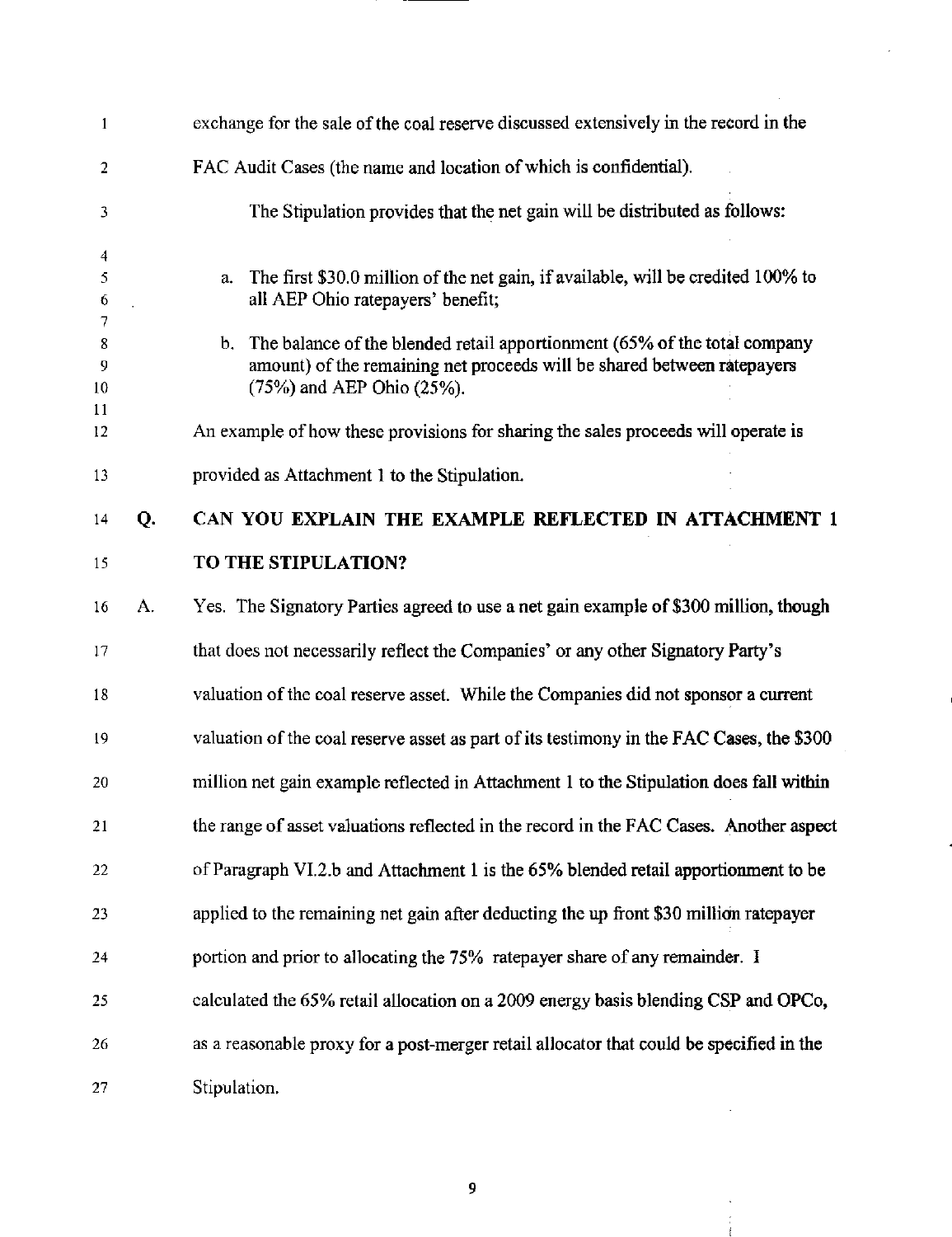## 1 Q. HOW IS THE NET GAIN DEFINED?

2 A. The net gain is the amount by which the total sales proceeds exceeds the total of the 3 net book value ofthe coal reserve asset and the sales transaction costs. If there is a 4 net loss, AEP Ohio absorbs it under the Stipulation.

 $\frac{1}{2}$ 

- 5 Q. HOW IS THE NET GAIN TO BE APPLIED TO BENEFIT RATEPAYERS?
- 6 A. The \$30 million ratepayer share, if available, will be first applied to recover the  $2011$ 7 deferrals created under Paragraph TV. 1, then to recover CSP's remaining unamortized 8 deferral balance as of the time of the distribution to ratepayers, with any remaining 9 deferral balance being recovered through the Commission's approved fuel deferral 10 methodology adopted in Case No. 08-917-EL-SSO. If there are additional proceeds 11 from the \$30 million available after eliminating CSP's deferrals, then the ratepayer 12 share will be applied to reduce the total unamortized FAC deferral balance of the 13 Companies, at the time of the distribution.

## 14 Q. WHEN WILL ANY REMAINING RATEPAYER SHARE OF THE NET GAIN 15 **BE DISTRIBUTED?**

16 A. While the timing of the sale is to be completed and the present book value will be 17 offset in an efficient and orderly manner, the ratepayer proceeds will not be applied 18 until after consummation and closing ofthe merger between CSP and OPCo 19 requested in the Companies' apptication in Case No. 10-2376-EL-UNC (i.e., after all 20 regulatory approvals are obtained, including both the PUCO and FERC). The 21 Stipulation provides that the ratepayer share of the proceeds will be maintained as a 22 regulatory Hability prior to distribution; and, if the merger is not approved or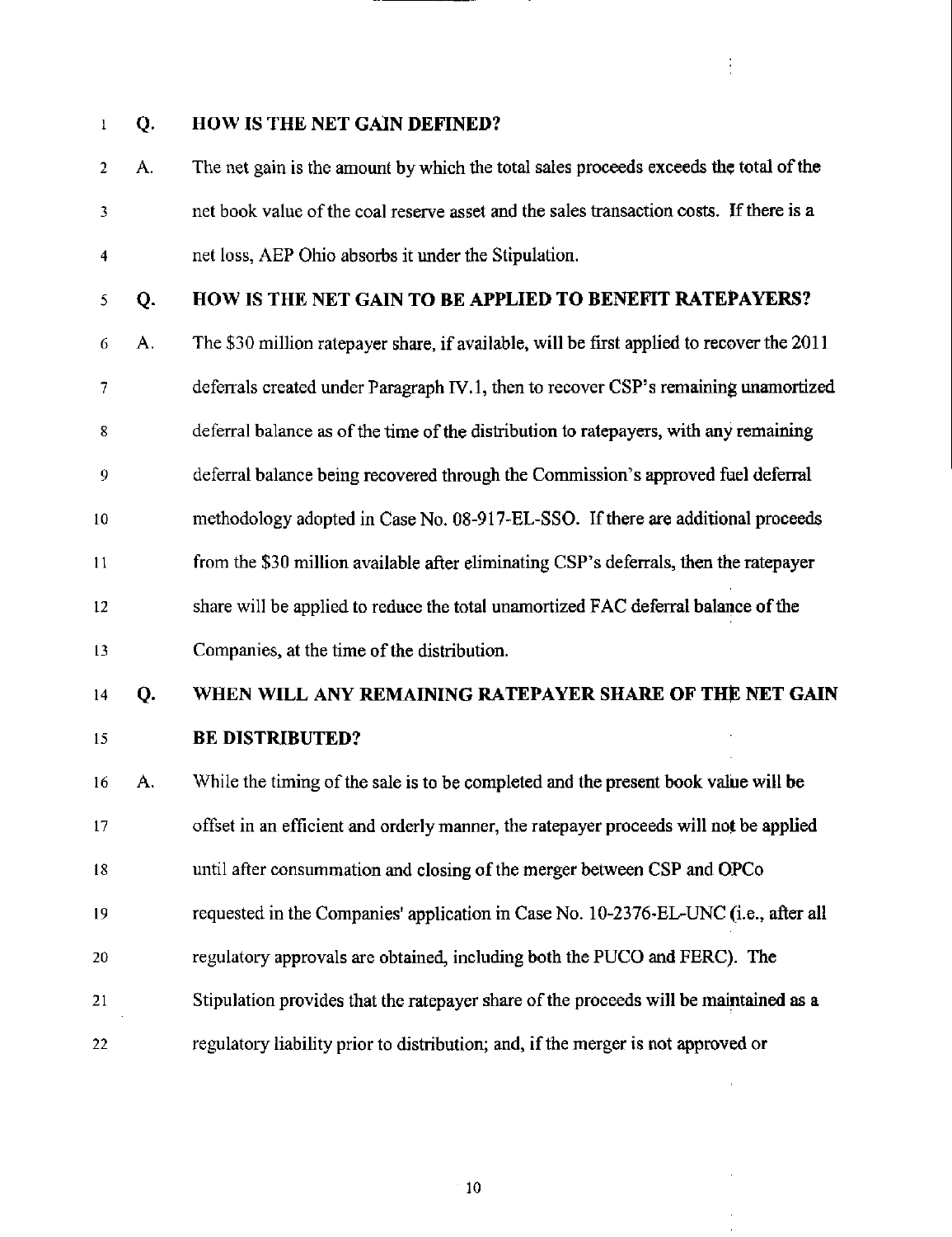| 1              |    | consummated by the end of 2012, the Commission will determine an equitable             |  |  |
|----------------|----|----------------------------------------------------------------------------------------|--|--|
| $\overline{2}$ |    | method for distribution of any ratepayer share of the net sales proceeds at that time. |  |  |
| 3              | Q. | HOW WILL A SALES BROKER BE HIRED AND WHAT PROCESS WILL                                 |  |  |
| 4              |    | THEY FOLLOW?                                                                           |  |  |
| 5              | A. | The Companies agree to hire an independent consultant/ sales broker selected by Staff  |  |  |
| 6              |    | that will oversee and conduct the coal reserve asset sale. Based on this competitive   |  |  |
| 7              |    | approach, the process or outcome of the sale may not be challenged in any subsequent   |  |  |
| 8              |    | proceeding.                                                                            |  |  |
| 9              | Q. | WHEN WILL THE SALE TAKE PLACE?                                                         |  |  |
| 10             | A. | The sale of the coal reserve asset will be undertaken over the several months          |  |  |
| 11             |    | following adoption of the Stipulation, through an orderly, competitive process. The    |  |  |
| 12             |    | Companies will make best efforts to sell the coal reserve asset in 2011 for cash.      |  |  |
| 13             | Q. | HOW IS THE MERGERD COMPANY'S SHARE OF THE NET GAIN                                     |  |  |
| 14             |    | <b>TREATED UNDER FUTURE APPLICATION OF SEET?</b>                                       |  |  |
| 15             | А. | Because the sales of the coal reserve and sharing of net proceeds is a non-recurring   |  |  |
| 16             |    | and special accounting item as contemplated in the Commission's June 30, 2010          |  |  |
| 17             |    | Finding and Order in Case Number 09-786-EL-UNC, the Signatory Parties agree that       |  |  |
| 18             |    | AEP Ohio, regardless of whether it is OPCo, CSP or the combined company, will          |  |  |
| 19             |    | exclude its share of the net proceeds (gains or losses) from sale of the coal reserve  |  |  |
| 20             |    | asset from earnings for purposes of the SEET.                                          |  |  |
|                |    |                                                                                        |  |  |

J,

 $\hat{\mathcal{A}}$ 

11

ł,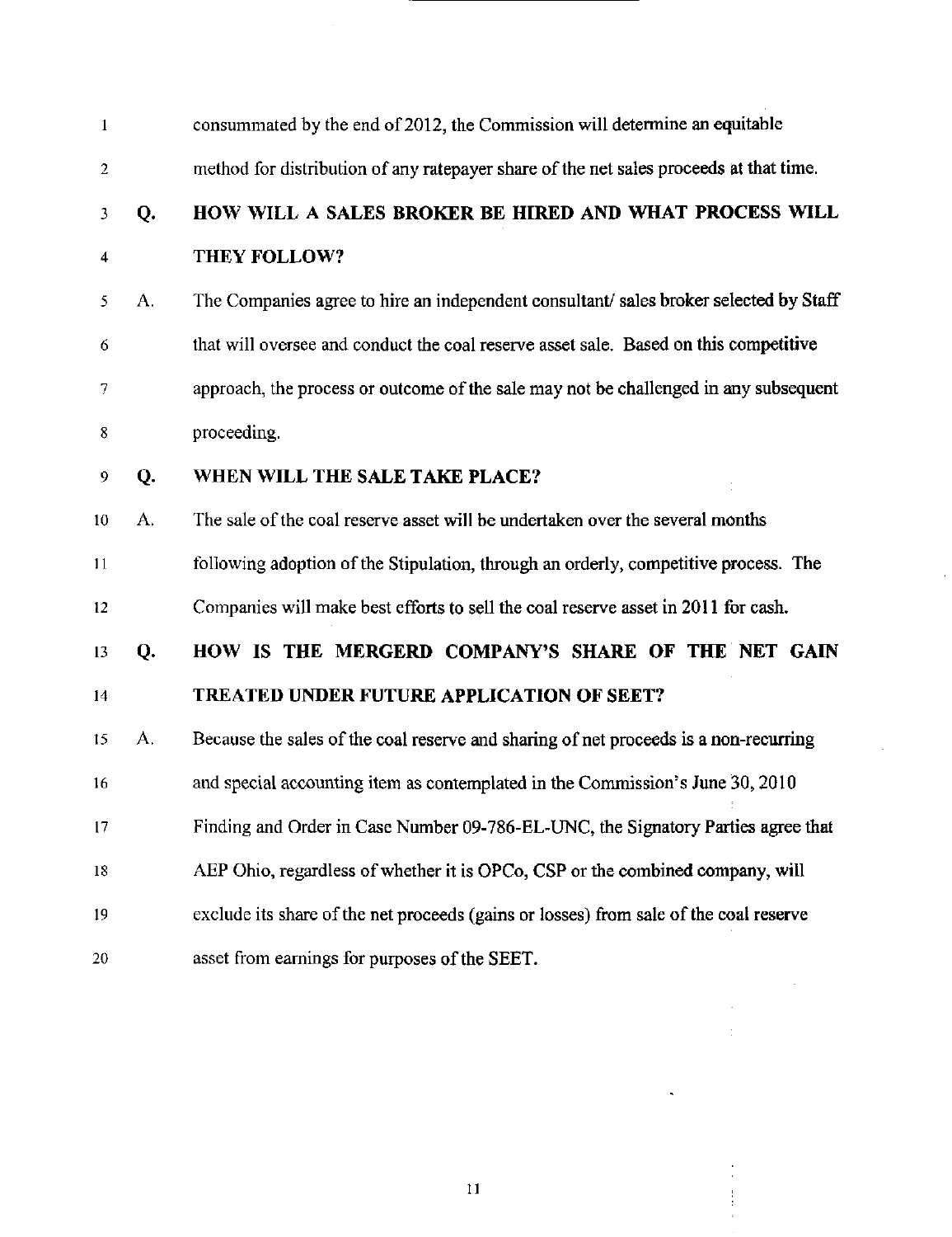### 1 PROPOSED MERGER OF CSP AND OPCO

# 2 Q. WHAT ARE THE MAIN PROVISIONS IN SECTION VII OF THE 3 STIPULATION REGARDING THE PROPOSED MERGER OF CSP AND 4 OPCO?

5 A. The Signatory Parties agree to support Commission approval ofthe CSP and OPCo 6 application to merge as requested in the Companies' application in Case No. 10- 7 2376-EL-UNC and the Companies agreed to make new commitments described 8 below that benefit customers and the public.

#### PLEASE DESCRIBE THE COMPANIES' JOBS COMMITMENT IN CONNECTION WITH THE PROPOSED MERGER. 9 10 Q

AEP Ohio agrees that there will be no net job losses at the Companies as a result of involuntary attrition due to the merger between CSP and OPCo. Jobs are defined as Ohio located jobs with the Companies and AEP Service Corporation employees that report to the President of AEP Ohio, and the Stipulation provides a detailed method for confirming how the commitment will be met. 11 12 13 14 15 A.

#### DID THE COMPANIES AGREE TO AN ADDITIONAL EARNINGS TEST AS A MERGER COMMITMENT? 16 17 Q.

Yes. In recognition of the Signatory Parties' commitment to support the merger, the Companies have agreed to make a regulatory commitment of \$50 million for the purpose of potentially refunding eamings to Ohio retail customers should the merged company earn in excess of 15% return on equity in either of the first two year-end periods following the merger closing. More specifically, after the merger closing, to the extent that the book return on equity of the merged Company exceeds 15% in 18 19 20 21  $22$ 23 A.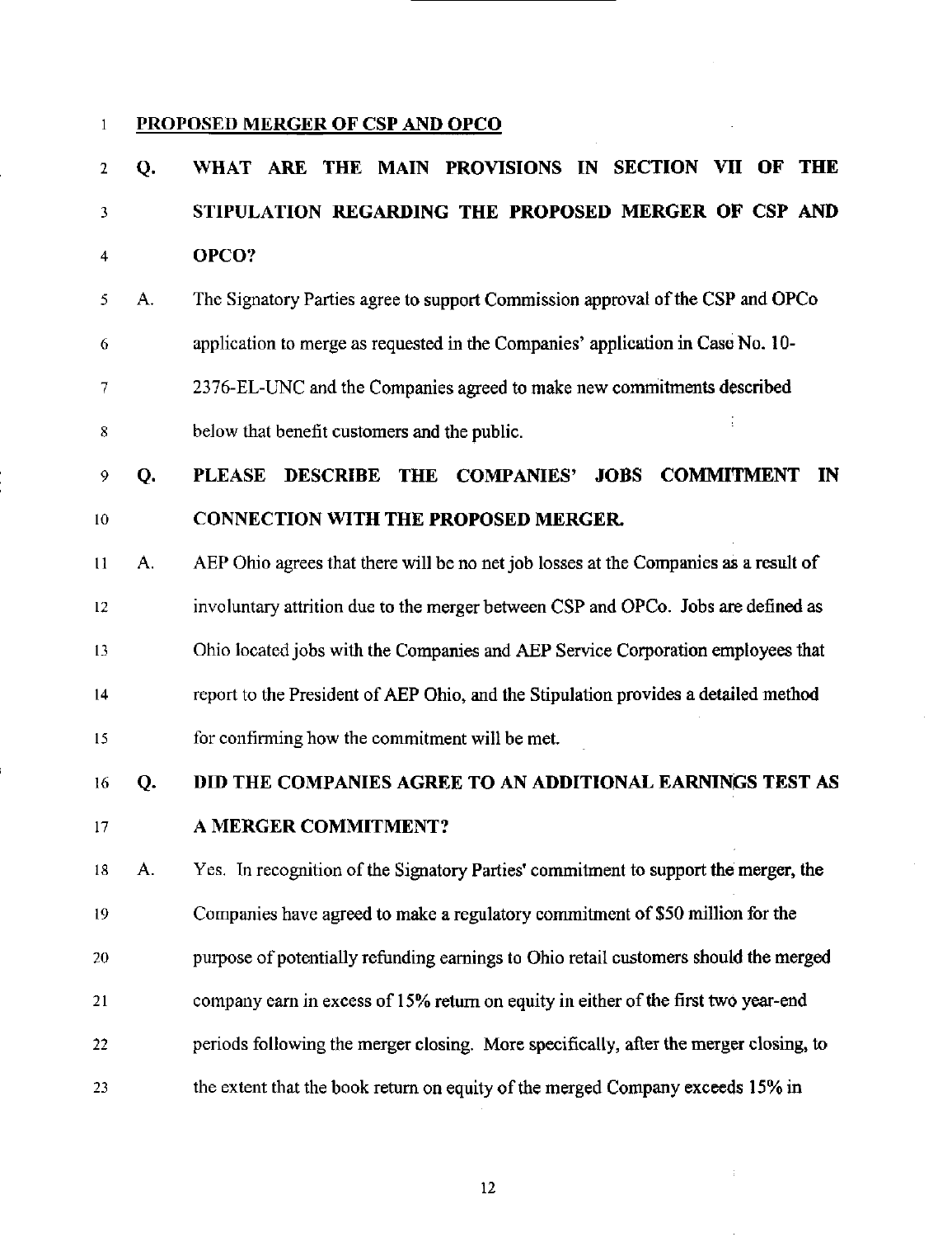1 either of the first two annual financial statements that are filed with the Securities 2 Exchange Commission following the merger closing, the Companies agree to refund 3 to Ohio retail customers the amount of eamings exceeding 15% up to a cumulative 4 total of \$50 million, subject to the first-year deduction procedure as follows. Should 5 the merged company earn less than 15% in the first year-end period following the 6 merger closing, the shortfall will be deducted from the \$50 million available in the 7 second annual period. This regulatory commitment is intended as an additional 8 consumer protection measure associated with the proposed merger and represents 9 voluntary agreement by the Companies amounting to a second eamings test, separate 10 and apart from the annual significantly excessive eamings test required by Section 11 4928.143(F), Revised Code. However, if the proposed merger is not approved by 12 the PUCO before the end of 2011, this additional eamings test will not apply.

13 APPLICATION OF SEET TO CSP AND OPCO

14 Q. WHAT ARE THE MAIN PROVISIONS IN SECTION VIII OF THE

## 15 STIPULATION REGARDING APPLICATION OF THE SEET?

16 A. As part of the Stipulation, the Signatory Parties agree and recommend that, based on 17 the terms and conditions of this Stipulation, the Commission find that CSP and OPCo 18 have met their burden of proving that their 2009 eamings were not significantiy 19 excessive, for purposes of Section 4928.143(F), Revised Code.

- 20 The Signatory Parties also agree and recommend that the Commission find
- 21 that OPCo's 2009 eamings are within the "safe harbor" established by the

22 Commission in Case No. 09-786-EL-UNC.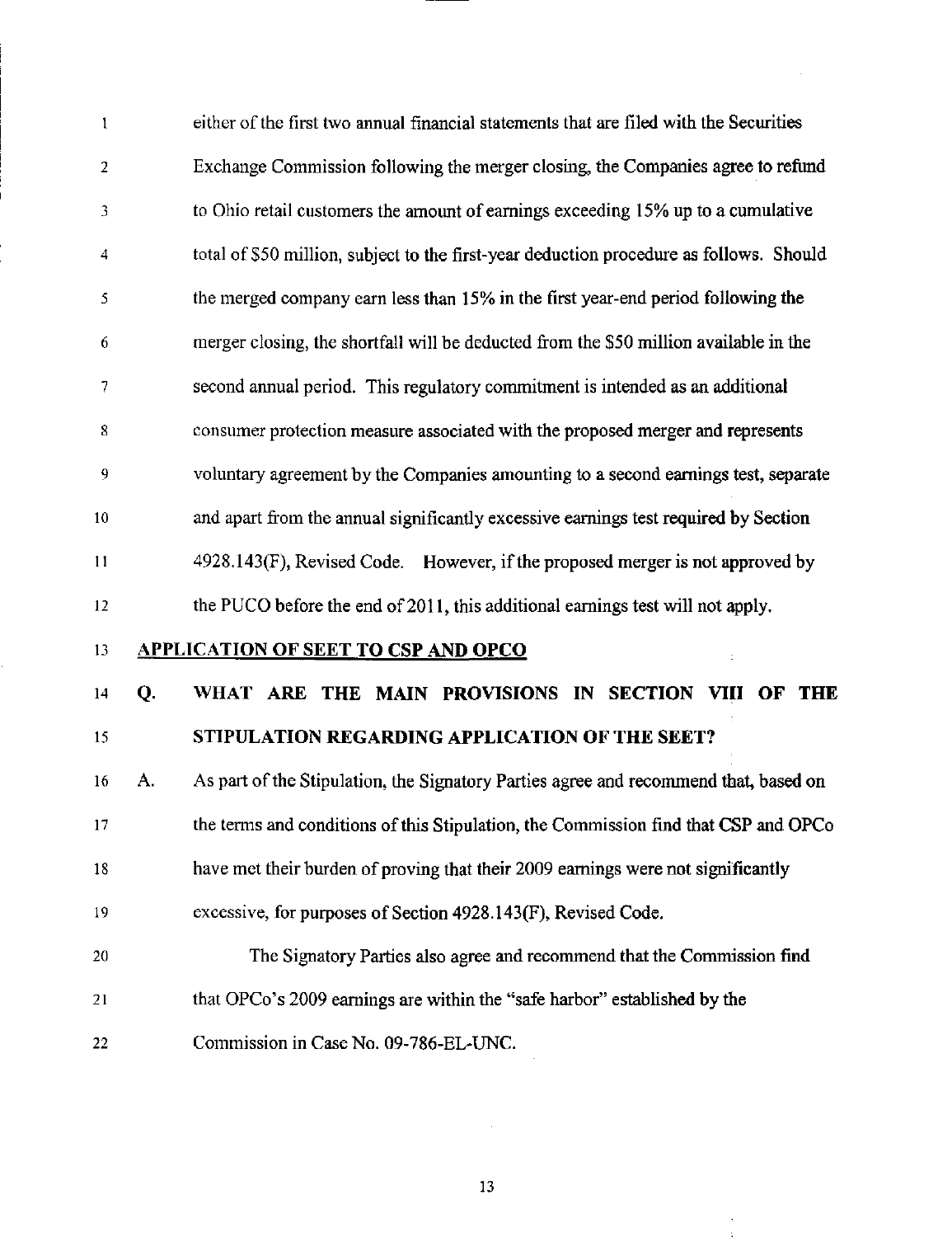| $\mathbf{1}$   |                                                                                              |
|----------------|----------------------------------------------------------------------------------------------|
|                | The Signatory Parties also agree and recommend that the Commission find                      |
| $\overline{c}$ | that Off System Sales (OSS) earnings should be excluded from earnings for purposes           |
| 3              | of the 2010 and 2011 SEET cases.                                                             |
| 4              | Finally in this regard, the Signatory Parties further agree and recommend that               |
| 5              | the Commission find that no adjustments should be made to CSP's or OPCo's                    |
| 6              | reported earnings for regulatory accounting deferrals for purposes of the 2010 and           |
| 7              | 2011 SEET cases.                                                                             |
| 8              | <b>MISCELLANEOUS TERMS AND COMMITMENTS</b>                                                   |
| 9              | WHAT PROVISIONS ARE CONTAINED IN THE STIPULATION TO<br>Q.                                    |
| 10             | SUPPORT ENERGY-RELATED PROGRAMS AND BENEFITS<br><b>FOR</b>                                   |
| 11             | <b>CUSTOMERS?</b>                                                                            |
|                |                                                                                              |
| 12             | The Stipulation provides a total of \$3.1 million by CSP of shareholder funding to<br>A.     |
| 13             | benefit customers, none of which will be recovered in retail rates. Notably, the Stipulation |
| 14             | provides \$1 million to benefit CSP's low-income customers through its ongoing Partnership   |
| 15             | With Ohio initiative. The Stipulation also provides \$2 million funding for energy-related   |
| 16             | programs and benefits for manufacturing and hospital customers. There is also an additional  |
| 17             | item for The Kroger Company to experiment with energy efficiency that may not be cost-       |
| 18             | effective under the normal standards, with the resulting energy savings being committed      |
| 19             | toward AEP Ohio's benchmark requirements (which will lower compliance costs otherwise        |

 $\label{eq:2.1} \frac{1}{2} \sum_{i=1}^n \frac{1}{2} \sum_{j=1}^n \frac{1}{2} \sum_{j=1}^n \frac{1}{2} \sum_{j=1}^n \frac{1}{2} \sum_{j=1}^n \frac{1}{2} \sum_{j=1}^n \frac{1}{2} \sum_{j=1}^n \frac{1}{2} \sum_{j=1}^n \frac{1}{2} \sum_{j=1}^n \frac{1}{2} \sum_{j=1}^n \frac{1}{2} \sum_{j=1}^n \frac{1}{2} \sum_{j=1}^n \frac{1}{2} \sum_{j=1}^n \frac{$ 

 $\hat{\boldsymbol{\beta}}$ 

 $\bar{z}$ 

\_\_\_\_\_\_

14

 $\hat{\mathcal{A}}$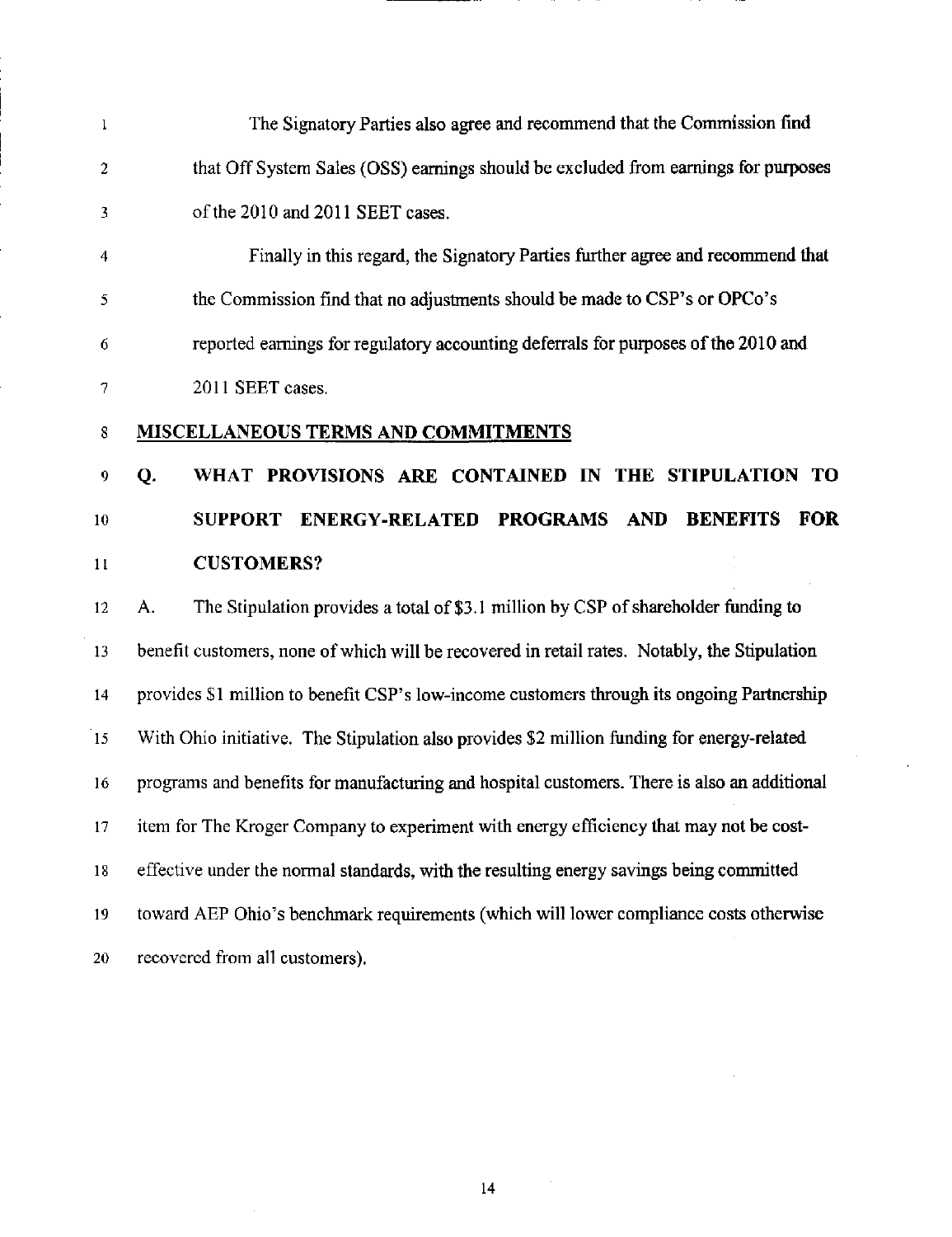### 1 SIGNATORY PARTIES

## 2 Q. PLEASE IDENTIFY THE SIGNATORY PARTIES TO THE STIPULATION.

3 A. The Signatory Parties to the Stipulation, in addition to the Companies, include the following: 4 the Staff, the Ohio Manufacturers' Association, the Ohio Hospitals Association, Ormet 5 Primary Aluminum Corporation and The Kroger Company. The Staffs participation in the 6 settlement promoted important regulatory and consumer interests, including low-income 7 customer interests. The other Signatory Parties also represent varied and diverse interests of 8 customer and community interest organizations. Additional parties have participated in the 9 settlement discussions and conferences, but ultimately did not sign the Stipulation. In any 10 case, the Stipulation conveys value to the interests of non-Signatory Parties through 11 substantial provisions that benefit all of AEP Ohio's residential, commercial and industrial 12 customers (even though specific commercial and industrial customer interests are also 13 represented through Signatory Parties). 14 SATISFACTION OF CRITERIA USED TO REVIEW AND APPROVE STIPULATIONS 15 Q. WHAT CRITERIA HAS THE COMMISSION USED IN REVIEWING AND 16 APPROVING STIPULATIONS AMONG SIGNATORY PARTIES TO A 17 PROCEEDING? 18 A. My understanding is that a stipulation must satisfy three criteria: (1) the stipulation 19 must be a product of serious bargaining among capable, knowledgeable parties; (2) 20 the stipulation must not violate any important regulatory principle or practice; and (3) 21 the stipulation must, as a whole, benefit customers and the public interest. 22 Q. DOES THE STIPULATION REPRESENT A PRODUCT OF SERIOUS

23 BARGAINING AMONG CAPABLE, KNOWLEDGEABLE PARTIES?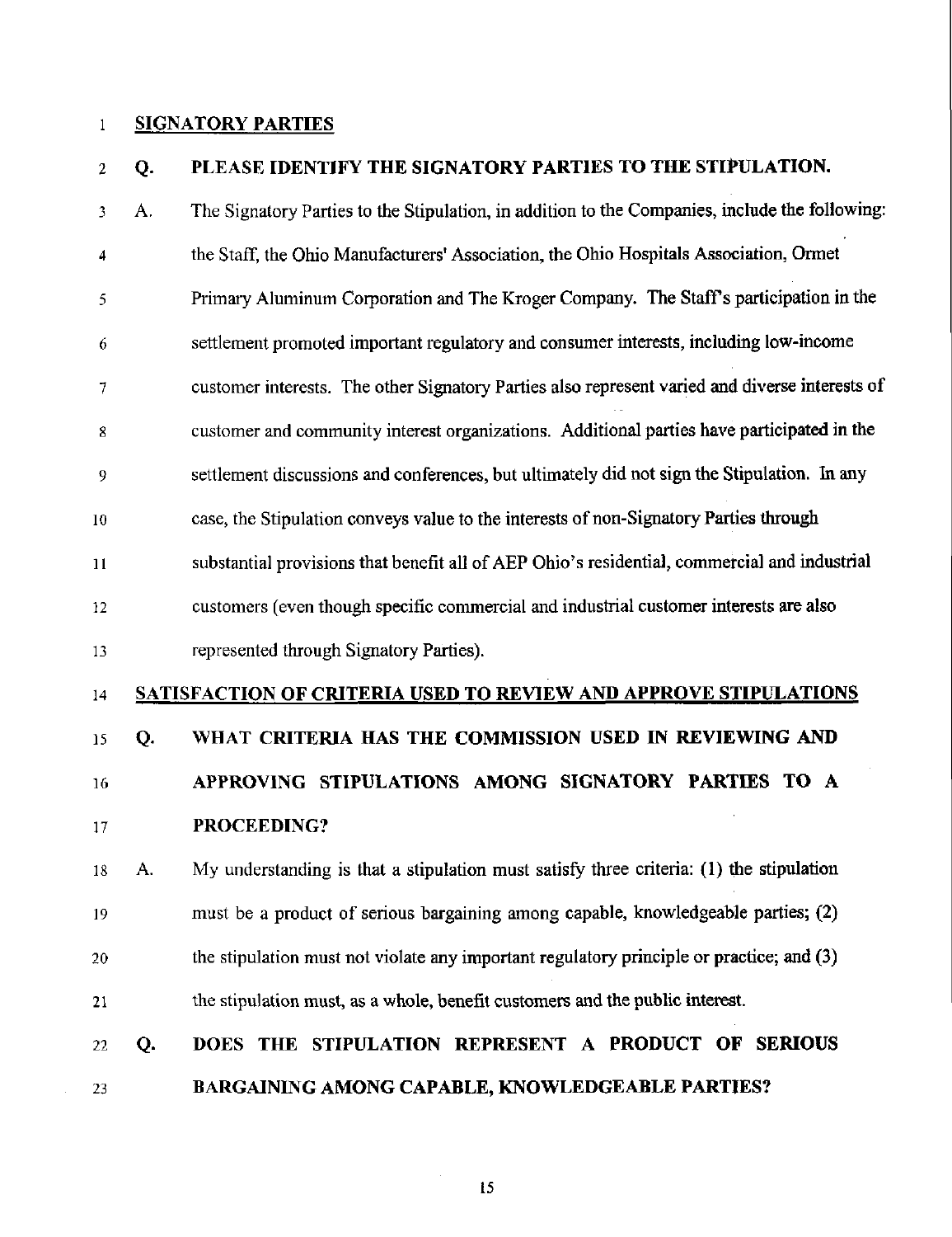1 A. Yes, it does. All Parties to the Stipulation were represented by experienced, 2 competent counsel. Also, the Parties to the Stipulation regularly participate in rate 3 proceedings before the Commission and are knowledgeable in regulatory matters. AH 4 parties (including the non-signing parties) were invited to participate in settlement 5 discussions regarding the Stipulation. All parties attended multiple meetings to 6 discuss resolution ofthe subject cases, were provided the draft Stipulation and given 7 the opportunity to further engage in settlement discussions with the Companies. 8 Many of the issues in the case were discussed in detail over the course of numerous 9 meetings. Therefore, the Stipulation represents a product of serious bargaining 10 among capable, knowledgeable parties.

## 11 Q. DOES THE STIPULATION VIOLATE ANY IMPORTANT REGULATORY 12 PRINCIPLES AND PRACTICES?

13 A. No, it does not. Based on my experience with the regulatory process and review of 14 the Stipulation, I believe that the Stipulation is consistent with, and does not violate, 15 regulatory principles and practices in Ohio. On the contrary, the Stipulation 16 promotes important regulatory principles and practices by advancing several of the 17 State policies set forth in §4928.02, Revised Code. For example, consistent with 18 division (A) of §4928.02, the rate commitments described above help to "[ejnsure 19 the availability to consumers of adequate, reliable, and reasonably priced retail 20 electric service" In accordance with division (D) of §4928.02, the additional capital 21 commitments "[e]ncourage irmovation and market access for cost-effective supply-22 and demand-side retail electric service including, but not limited to, demand-side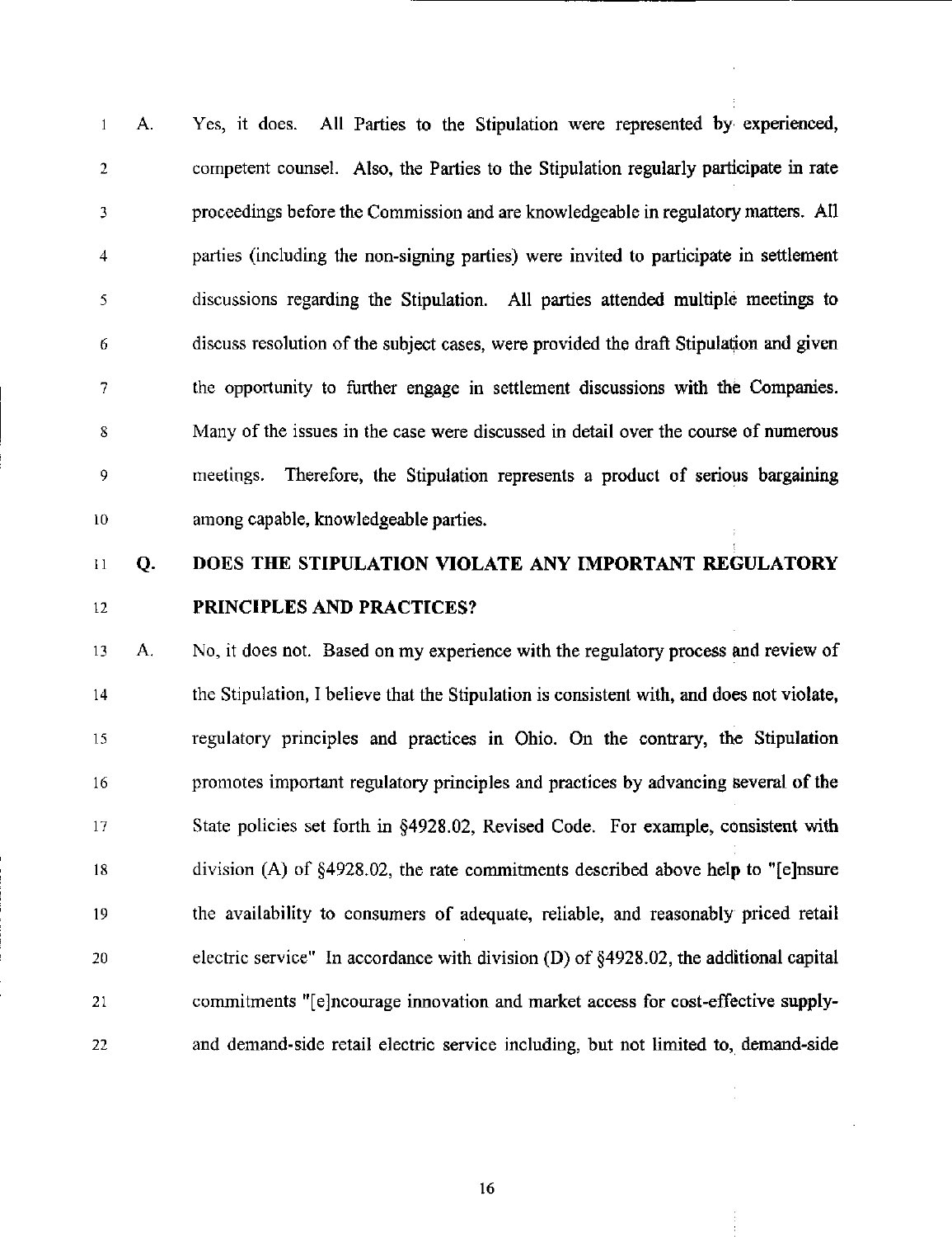1 management, time differentiated pricing, and implementation of advanced metering 2 infrastructure.

## 3 Q. DOES THE STIPULATION BENEFIT CONSUMERS AND THE PUBLIC 4 INTEREST?

5 A. Yes, it does. Under the Stipulation, CSP has agreed to reduce its ESP rate cap for  $6 \sim 2011$  from 6%, which the ESP would otherwise permit, to 0%; the Companies are 7 waiving recovery of carrying charges for the additional deferrals created in 2011 8 relating to this reduced rate cap. The Companies also agreed to prospectively 9 forego \$18 million in carrying charges relating to 2010 environmental investment. 10 The Companies also have committed to conduct the sale of a coal reserve asset 11 owned by OPCo and then use a portion of the first \$30 million net gain from that 12 sale to reduce CSP's total unamortized deferred fuel expenses and, if additional 13 proceeds are available, to reduce the Companies' remaining deferral balances. 14 Moreover, to the extent that the net gain from the sale of the asset exceeds \$30 15 million, AEP Ohio customers will receive the benefit of 75% of the retail portion of 16 that excess.

17 In addition, pursuant to the Stipulation, CSP also has committed to make a 18 \$20 million equity investment in the Turning Point solar project, or to undertake a 19 similar commitment for another renewable energy project. This commitment would 20 both significantly increase the amount of renewable energy produced in Ohio and 21 lead to a significant number of new constmction and manufacturing-related jobs in 22 Ohio. In addition, CSP has agreed to commit \$25 million of additional investment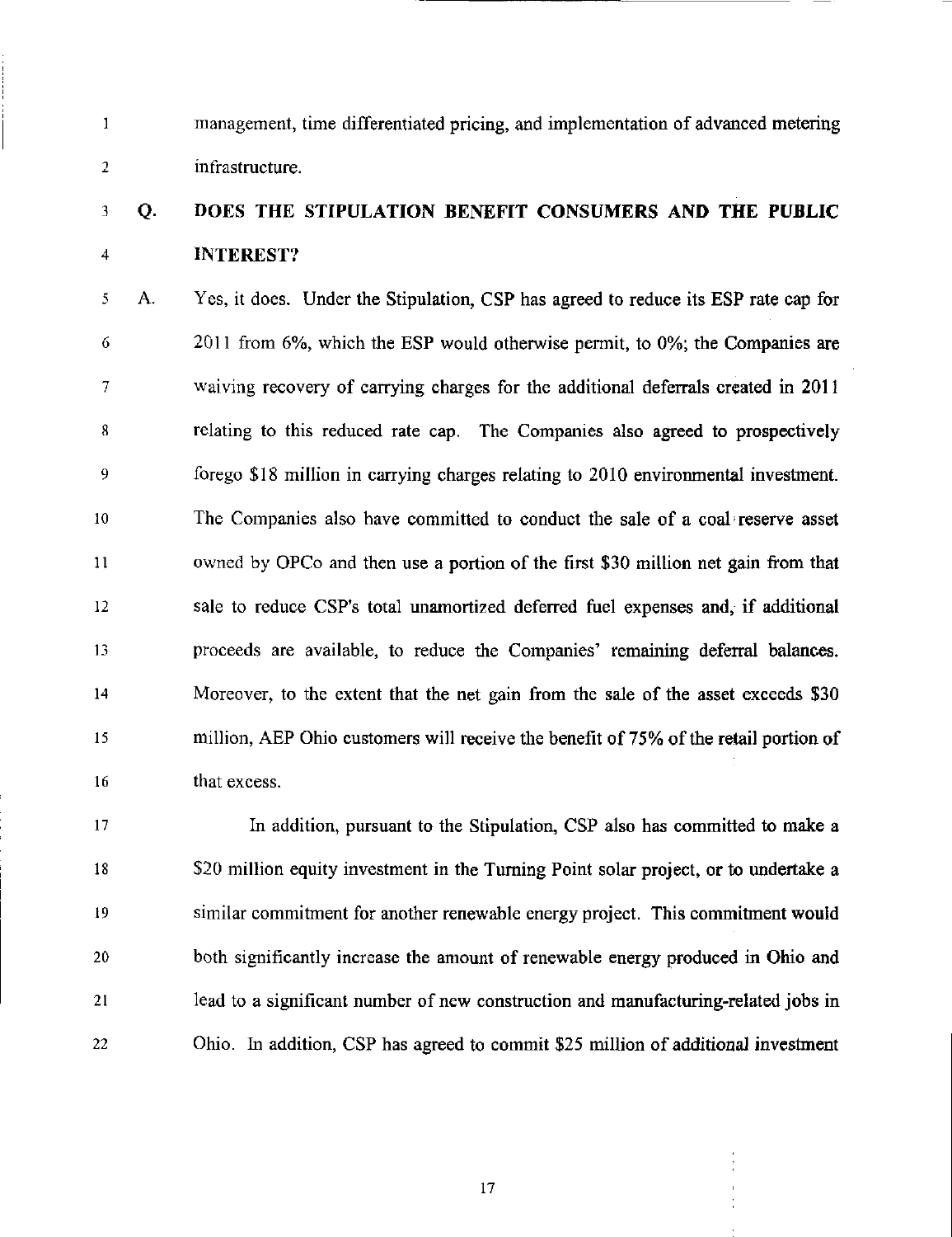1 in distribution infrastructure, allocated between deployment of gridSMART<sup>®</sup> 2 metering technologies and improvements to customer facility infrastmcture. 3 AEP Ohio has also committed to ensure that there are no net job losses as a 4 result of the merger between OPCo and CSP. Furthermore, as an additional 5 consumer protection measure associated with the proposed merger, the Companies 6 have agreed to make a regulatory commitment of \$50 million for the purpose of 7 potentially refunding eamings to Ohio retail customers should the merged company 8 earn a return on equity in excess of 15% in either of the first two year-end periods 9 following the merger closing. Thus, the Companies have voluntarily agreed to 10 subject their combined eamings during the ESP period to a second earn, provided that 11 the proposed merger is approved by the Commission before the end of 2011. 12 These provisions of the Stipulation benefit both consumers and the public 13 interest - benefits that would not otherwise be available to customers absent the 14 Stipulation. 15 Q. IS IT AEP OHIO'S POSITION THAT THE STIPULATION MEETS THE 16 THREE-PART TEST REGARDING CONSIDERATION OF PARTIAL 17 STIPULATIONS AND SHOULD BE ADOPTED BY THE COMMISSION? 18 A. Yes, it is.

## 19 Q. DOES THIS CONCLUDE YOUR TESTIMONY?

20 A. Yes it does.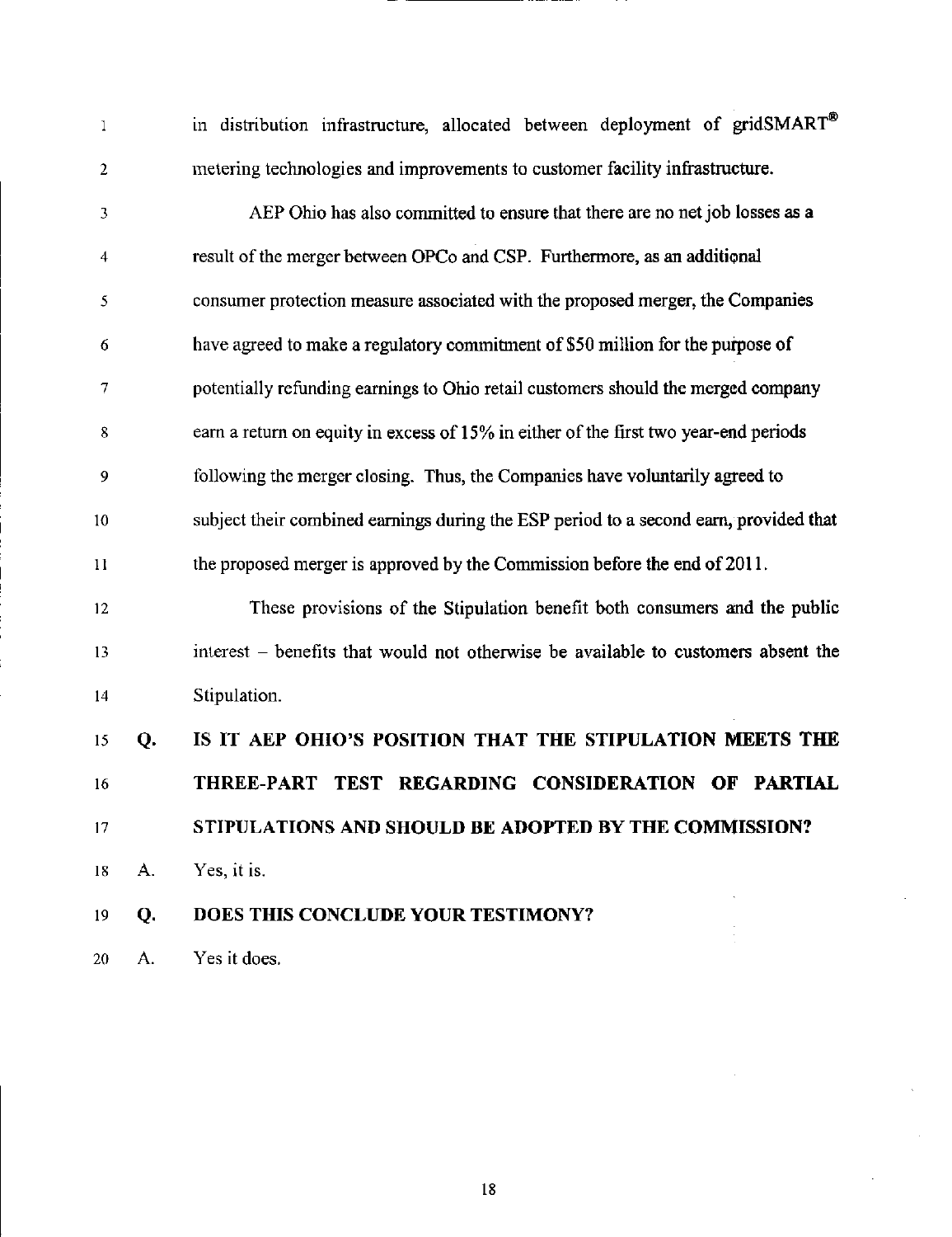### ESTIMATE OF ENVIRONMENTAL FILINGS - 2010 AND 2011 CARRYING COST ON 2010 ENVIRONMENTAL INVESTMENT AS APPROVED IN THE ESP CASE

 $\bar{z}$ 

| CSP                                                 |                          | \$000  |
|-----------------------------------------------------|--------------------------|--------|
| 2010 Incremental Environmental Capital Expenditures | Exh. JH-1 (SEET CASE)    | 76,620 |
| Annual Carrying Cost Rate                           | Approved in Case 10-0155 | 0.1359 |
| Annual Carrying Cost                                |                          | 10,413 |
|                                                     |                          |        |

#### Carrying Costs Entitled to Be Collected Under ESP Case 08-917

| 2010 Carrying Costs on 2010 Investment                     | 1/2 Year Convention* | 5.206         |
|------------------------------------------------------------|----------------------|---------------|
| 2011 Carrying Costs on 2010 Investment                     | <b>Full Year</b>     | 10,413        |
| Total Environmental Carrying Costs Foregone Per Settlement |                      | <u>15,619</u> |

"The Investment is assumed lo be made equally over the course of the year and therefore the carrying costs are expected to be 1/2 of the annual amount in the year the investment is made.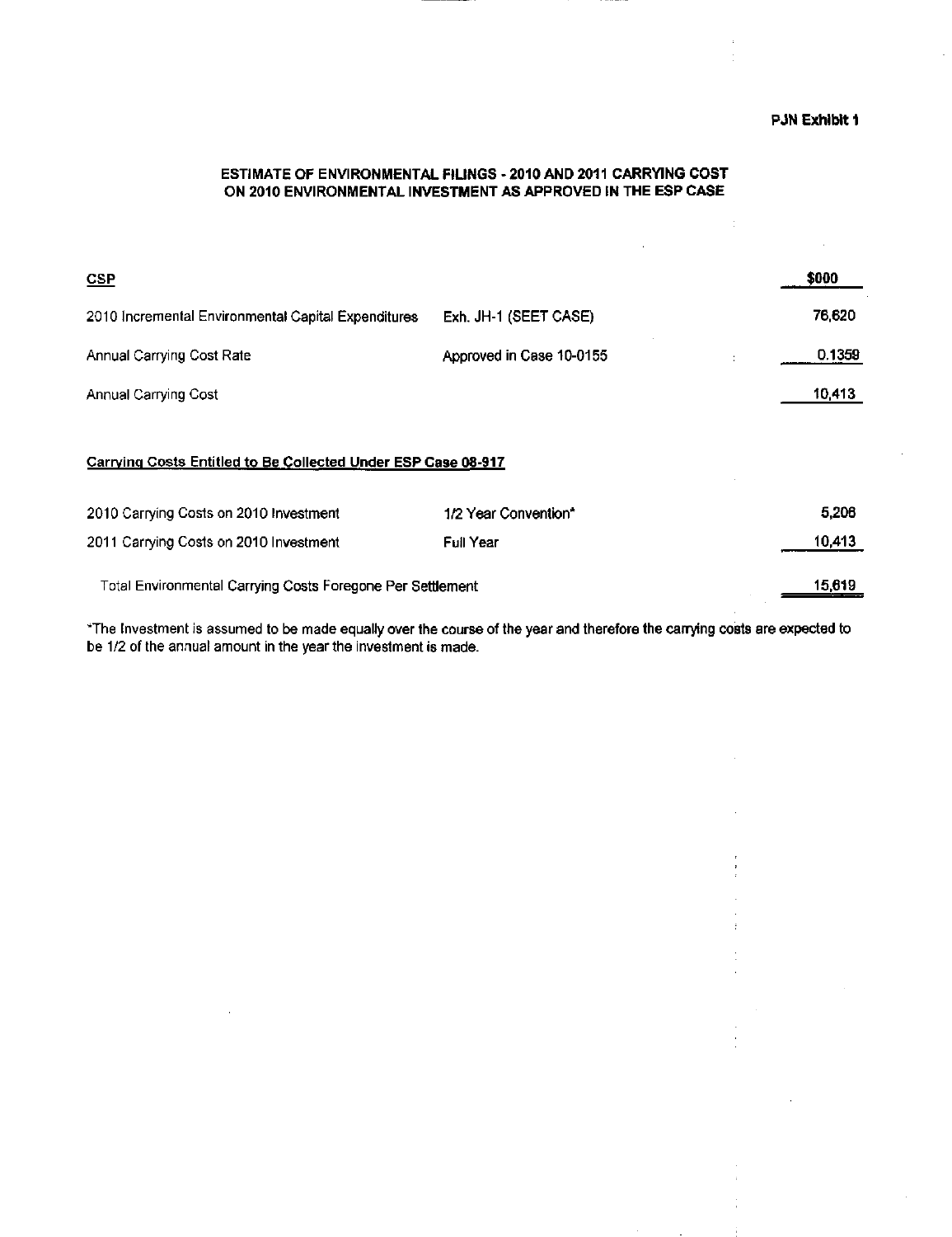#### PROOF OF SERVICE

I certify that Columbus Southem Power Company's and Ohio Power Company's

Testimony of Philip J. Nelson was served by U.S. Mail upon counsel for all parties of

record identified below this 1<sup>st</sup> day of December, 201

Steven T. Nourse

Thomas W. McNamee Sarah J. Parrot Assistant Attorneys General Public Utilities Section 180 East Broad Street, 6th Floor Columbus, Ohio 43215-3793 [thomas.mcnamee@puc.state.oh.us](mailto:thomas.mcnamee@puc.state.oh.us)  [sarah.parrot@puc.state.oh.us](mailto:sarah.parrot@puc.state.oh.us) 

Samuel C, Randazzo Joseph M. Clark McNees Wallace & Nurick LLC 21 East State Street, 17th Floor Columbus, OH 43215 sam@mwncmh.com [iclark@mwncmh.com](mailto:iclark@mwncmh.com) 

David C. Rinebolt Colleen L. Mooney Ohio Partners for Affordable Energy 231 West Lima Street Findlay, Ohio 45839-1793 drinebolt@ohiopartners.org cmooney2@columbus.rr.com

Joseph Maskovyak Ohio State Legal Services Association 555 Butties Avenue Columbus, Ohio 43215-1137 [jmaskovyak@ohiopovertvlaw.org](mailto:jmaskovyak@ohiopovertvlaw.org) 

John W. Bentine Mark S. Yurich Matthew S. White Chester Wilcox & Saxbe LLP 65 East State Street, Suite 1000 Columbus, Ohio 43215 [jbentine@cwslaw.com](mailto:jbentine@cwslaw.com)  [myurich@cwslaw.com](mailto:myurich@cwslaw.com)  [mwhite@cwslaw.com](mailto:mwhite@cwslaw.com) 

David F. Boehm Michael L. Kurtz Boehm Kurtz & Lowry 36 East Seventh Street, Suite 1510 Cincinnati, Ohio 45202 [dboehm@BKLlawfirm.com](mailto:dboehm@BKLlawfirm.com)  [mkurtz@BKLlawfirm.com](mailto:mkurtz@BKLlawfirm.com) 

Michael R. Smalz Ohio Poverty Law Center 555 Buttles Avenue Columbus, Ohio 43215 [msmalz@ohiopovertylaw.org](mailto:msmalz@ohiopovertylaw.org) 

Richard Sites General Counsel & Senior Director of Health Policy Ohio Hospital Association 155 East Broad Street, 15th Floor Columbus, Ohio 43215-3620 ricks@ohanet. org